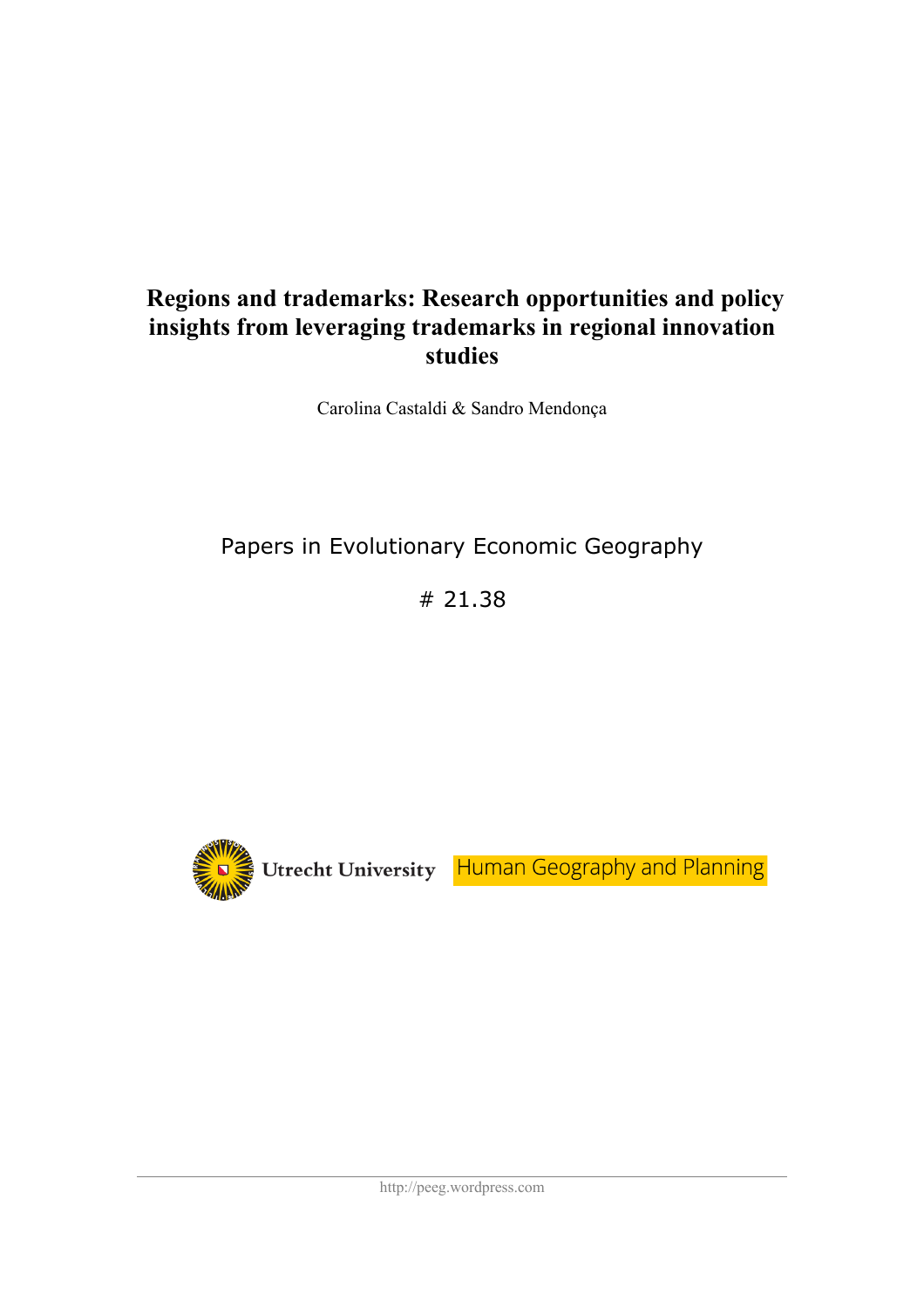#### **Regions and trademarks: Research opportunities and policy insights**

#### **from leveraging trademarks in regional innovation studies**

Carolina Castaldi

Department of Human Geography and Spatial Planning, Utrecht University, NL

Sandro Mendonça

Instituto Universitário de Lisboa (ISCTE-IUL). Business Research Unit (BRU-IUL). UECE/REM - ISEG/University of Lisbon, Portugal and SPRU, University of Sussex, UK.

The paper is forthcoming in *Regional Studies*, please cite accordingly.

#### **Abstract**

At the intersection of regional and innovation studies, trademark research is producing stylized facts, methodological lessons and policy insights underlining the importance of softer intangible assets for regional resilience and growth. Despite all the recent attention, there are still several opportunities that the present agenda-framing piece tries to canvas, identifying at least two directions for further research: the geography of innovation/entrepreneurship and regional specialization/diversification. Not only do these emerge from a dedicated special issue in *Regional Studies* (to which this paper also serves as an Editorial), they also unfold in emerging research and policy trajectories.

**Keywords:** trademarks, regions, geography, intangibles, innovation, specialization, diversification

**JEL codes:** O3, L5, R1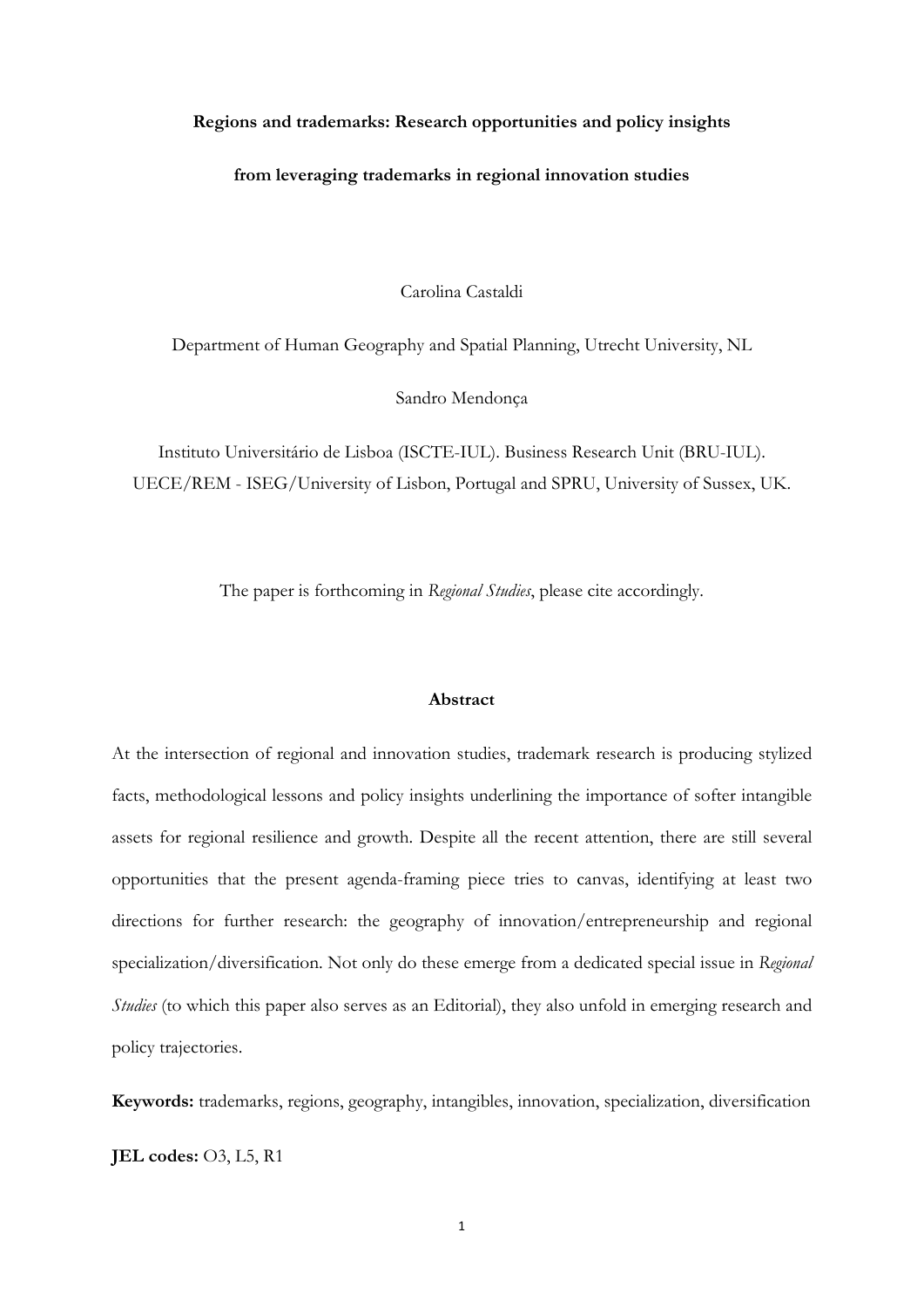# **Introduction**

The modern economy is a sign-rich reality and trademarks are intangible assets that economic actors can mobilize to differentiate themselves and their offerings in the marketplace. Trademarks are unfolding as a source of empirical material to understand innovation, industrial dynamics and entrepreneurial change (Schmoch, 2003; Mendonça et al., 2004; Castaldi et al., 2020). Globalization and digitization have only increased the strategic importance of trademarks as firms' reputational resources (WIPO, 2013), which underscores the need to use them both creatively and accurately as indicators and intelligence material. This paper argues this is the case from a regional perspective as well.

So far, trademark evidence has remained underexploited at the intersection of regional studies and innovation studies<sup>i</sup>. Trademark filings can be traced back to territorial units and deployed to analyze regions' trademark intensity as well as the qualities of their trademark portfolios. The increasing availability of regionalized or even geo-coded trademark data will elicit many more opportunities, but trademark-based indicators are still much less known and used than the more conventional science and technology (S&T) ones.

In this positioning piece we aim at inspiring regional studies scholars to consider the analytical value of trademarks, both at the conceptual and empirical level. We also see important connections to policy, as regions are pushed to discover their own strengths and develop place-sensitive interventions within trajectories of "smart specialization" (Foray et al., 2009) and transformative change (Wanzenböck & Frenken, 2020). Such policies can only but benefit from broader approaches to capture differential diversification patterns and evolving regional specializations.

While this paper serves as an editorial introduction to our special issue, the scope of our discussion is much broader. We wish to give credit to all the seminal works that have experimented with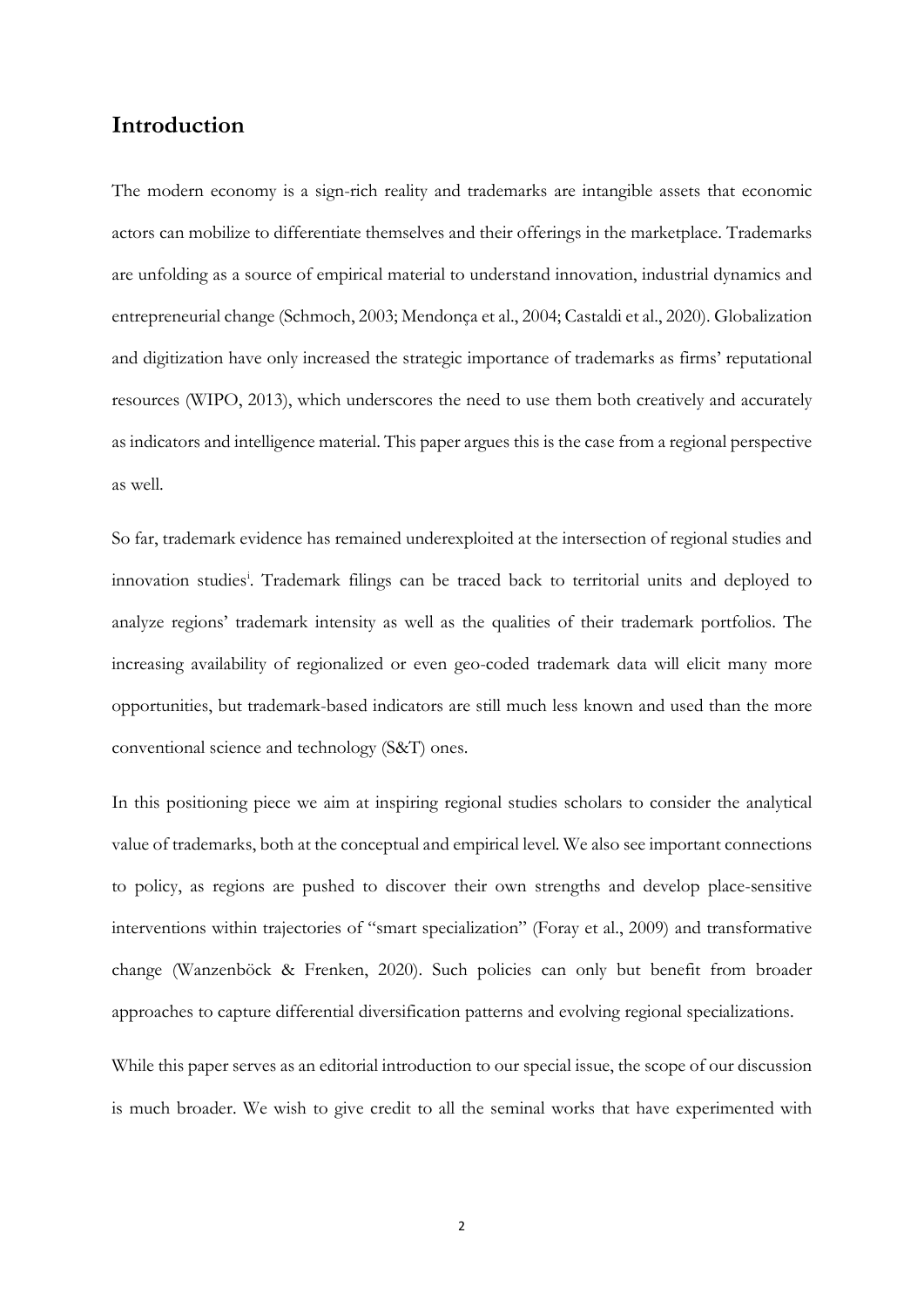trademarks, in regional studies and related fields. We will take stock of existing studies and sketch several unexploited avenues for further research and salient policy implications.

# **Trademarks at the intersection of regional and innovation studies**

We wish to start with a brief introduction on what trademarks are. We will then place the emerging interest in trademarks as novel data at the crossroad of innovation and regional studies.

#### The specific characteristics of trademarks

A trademark is an intellectual property right (IPR) that can be filed by individuals, firms or other actors and granted by official specialized authorities. This legal document gives the exclusive right to use or let others use a distinctive sign (any identifier, including words, images or other), for the purpose of signaling the source or origin of a good or service. Trademarks fulfill an informational role but also represent assets that allow for differentiation strategies (Ramello and Silva, 2006). For consumers, brands (a representation which can be underpinned by one or more trademarks) bring about an assurance concerning the attributes of the offerings and the entities behind them. The main economic rationale behind trademarks is to ensure the well-functioning of markets and minimize failures or inefficiencies due to information asymmetries. Relatedly, the main requirements for trademark registration are: first, that the sign is distinctive enough to avoid consumer confusion; second, that the sign is actually used in the market (or intended to be used within a time frame specified by trademark offices) (see Graham et al., 2013). Differently from patents, trademark registration does not require proving novelty. Another difference is that trademarks can be renewed indefinitely upon payment of renewal fees, which can make them attractive intellectual property assets to invest in the long term.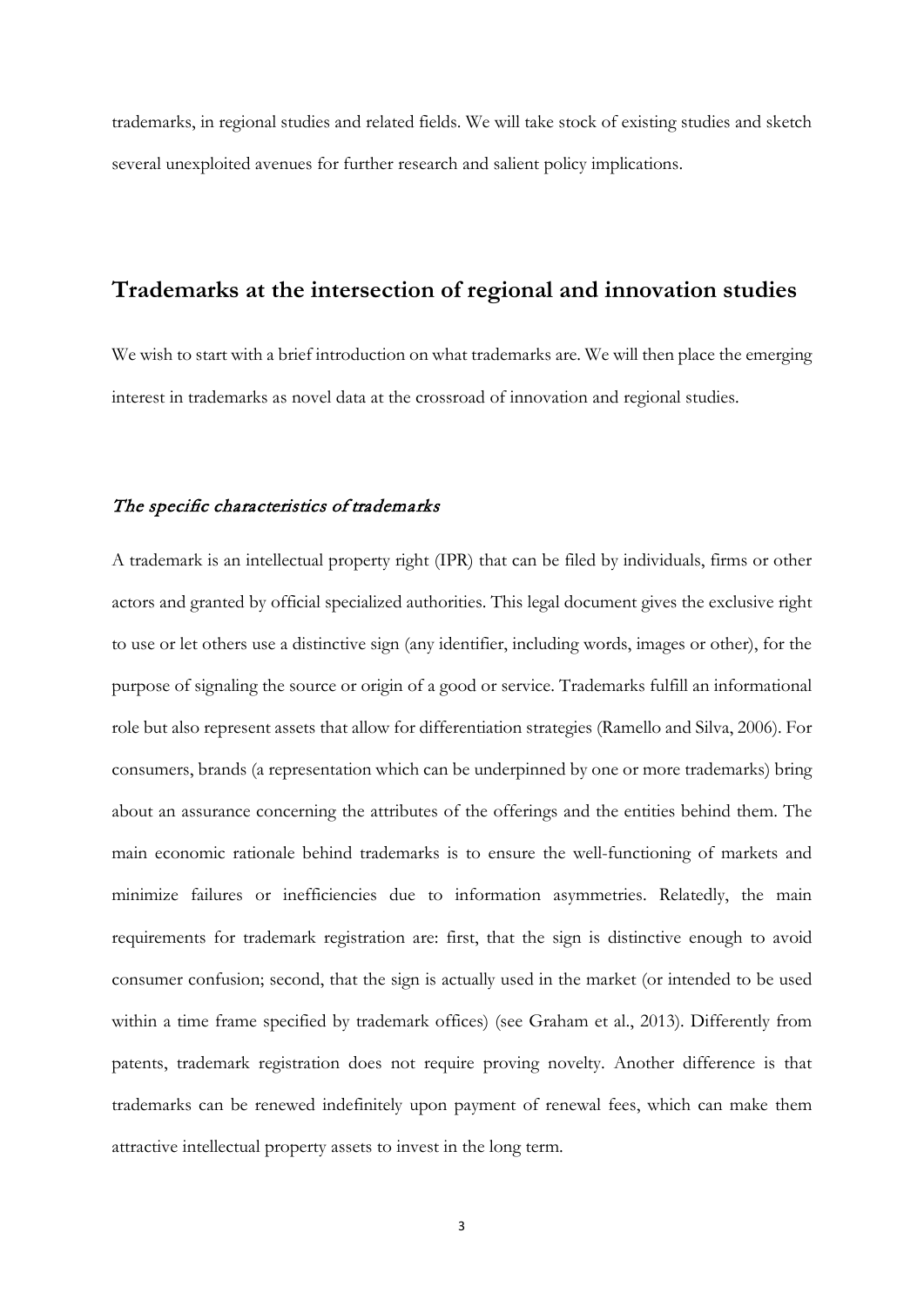Trademark records constitute valuable sources as they provide evidence regarding the specifics of time and territory. For instance, in aggregate terms trademark registrations historically surged ahead of patents in advanced economies. This trend is seen to point to the introduction of higher quality offerings and the founding of more dynamic firms, while presenting a broad correspondence with business cycles (Jensen and Webster, 2004; Schautschick and Greenhalgh, 2016; deGrazia et al., 2020). Trademarks also inform about product markets where commercial initiative is taking place: they are extensively deployed (including in developing countries, see Zolas et al., 2017), available as statistics subject to objective standards, they are the outcome of decisions by actors of all sorts (including small and medium-sized firms i.e. SMEs, see Castaldi et al., 2020), and they are related to phenomena that are critical to understand turbulent markets and challenging agendas (like competitiveness, regional resilience and renewal, sustainable transitions, etc.). The opportunities for analysis are by no means automatically free of methodological problems. Similarly to patent proxies, trademark indicators have instructions for use too, as researchers must carefully explain and motivate what the role of this data in their toolbox is.

### Trademarks and the analytical road so far

In innovation studies, a field that has been increasingly active in using such materials, trademarksbased analysis has developed hand in hand with the gradual broadening of the notion of innovation in at least two ways. Firstly, research has expanded to include innovation in sectors traditionally viewed as innovation laggards, in particular service activities and traditional industries (Miles, 1993; Mendonça, 2009; Delgado and Mills, 2020). Service innovation might have a technological dimension (often digital), but also entails novelty in dimensions like new business models, adaptive customer interfaces, and novel governance practices (den Hertog, 2000, Janssen et al., 2016). Lowtech manufacturing like textiles or food-processing can also absorb high-end science while sporting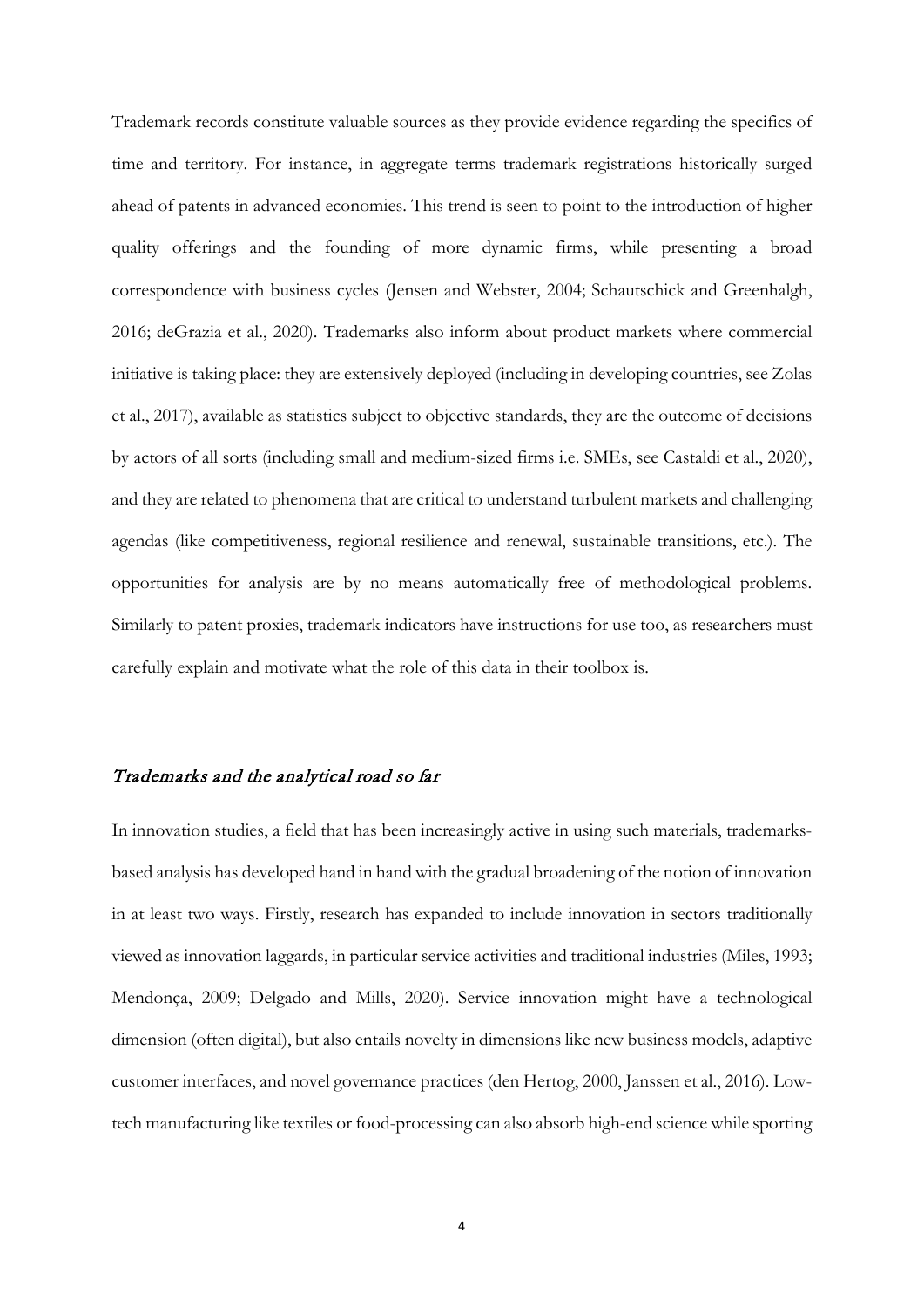strong capabilities regarding customer research and marketing innovation (von Tunzelmann and Acha, 2005; Robertson et al., 2009; Grashuis and Dary, 2017; see also Campi and Nuvolari, 2021).

The early interest in trademark evidence was very much related to the need to develop systematic innovation output indicators for these less well covered sectors (Schmoch, 2003; Mendonça et al., 2004). Indeed, trademarks can provide visibility on service and non-high-tech innovation (Flikkema et al., 2014, 2019), and can help to generate composite indicators (Ferreira and Godinho, 2011). Relatedly, one has witnessed an expansion of the notion of innovation towards 'soft innovation', i.e. non-functional forms of innovation that typically include those strategies involving aesthetics and design to shape a persuasive product that users wish to adopt (Stoneman, 2010; Filitz et al., 2015). This type of innovation often develops in differentiated markets and creative industries (Millot, 2009; Castaldi, 2018a: Forti et al., 2020), but can also be seen as crucial downstream activity in technologically-driven processes, including in intermediate good sectors (Mendonça et al., 2019). Branding is pervasive, but the role (persuasion, information) and impact (meaning, welfare) that signs can exert at the regional level constitute a research (and policy) direction that can be further explored (Ramello and Silva, 2006).

These expanding notions of innovation have been a defining feature of innovation studies at least since the turn of the century (Martin, 2016). The evolving ways in which innovation has been conceptualized, defined, and operationalized can also be recognized in regional studies, in particular with regard to the thinking around regional innovation systems (Asheim et al., 2011a). A key message from this literature is that regions are characterized by specific combinations of knowledge bases which can be broadly characterized as being of three main types: analytical, synthetic and symbolic (Asheim and Coenen, 2005). The three knowledge bases broadly relate to the main phases of the innovation process: research, development and marketing. Large firms might well possess and develop all three types of expertise when controlling the whole innovation process (Davids and Frenken, 2018). At the regional level, however, the three types of knowledge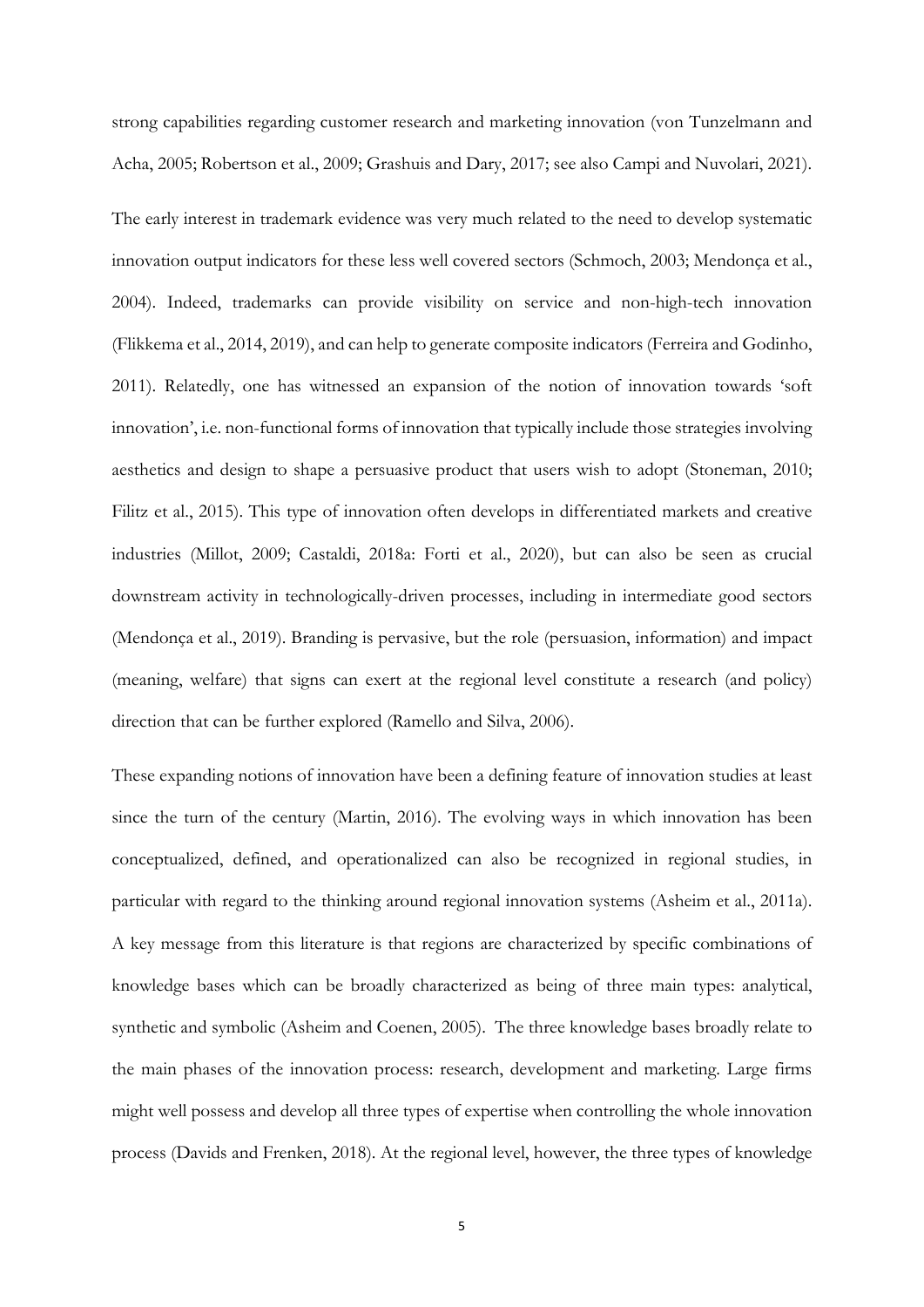might explain differential specialization patterns of local firms and a specific geography of the skills and industries mostly associated with each knowledge base (Asheim et al., 2011b).

Increasingly, the understanding is that a viable regional innovation system is one that can leverage the synergies of different knowledge bases (Rodríguez-Pose and Lee, 2020). Research has convincingly argued that geographical concentrations of economic activity can also thrive on the basis of vibrant creative activities where symbolic knowledge bases constitute the main asset (Weller, 2007). Symbolic capabilities, that is to say those commercial "rhetoric" and contextsensitive communication activities that are behind the introduction of soft innovation, matter in local contexts, and especially so for contested industries and open economies.

#### New synergies for regional (innovation) studies

Putting the two literatures above together, one sees an emerging understanding that regions can specialize in several directions and that a S&T pathway only fits a few regions (Breznitz, 2021). At the same time, quantitative studies at the regional level have tended to perceive innovation through classic invention and engineering indicators, implying a bias towards high-tech manufacturing clusters (Clark et al., 2010). As summarized in Table 1, S&T indicators focus on upstream phases of the innovation process, i.e. the analytical (e.g. publications) and synthetic (e.g. patents) dimensions. Instead, trademarks have the potential to provide a more complete and holistic picture by allowing for the apprehension of symbolic (soft, non-functional) knowledge bases and thus the more downstream phases of innovation processes. These are exactly the phases where informational and persuasive activities become crucial. Trademarks can fulfill this yardstick role while stretching back in history since records exist for a long time and time series may be reconstituted to great effect (Lopes 2005, 2016). What Table 1 suggests is that trademark indicators can be a missing piece in the puzzle of finding research inputs for mapping and tracking the whole variety of knowledge bases behind regional innovation, specialization and diversification<sup>[ii](#page-37-1)</sup>.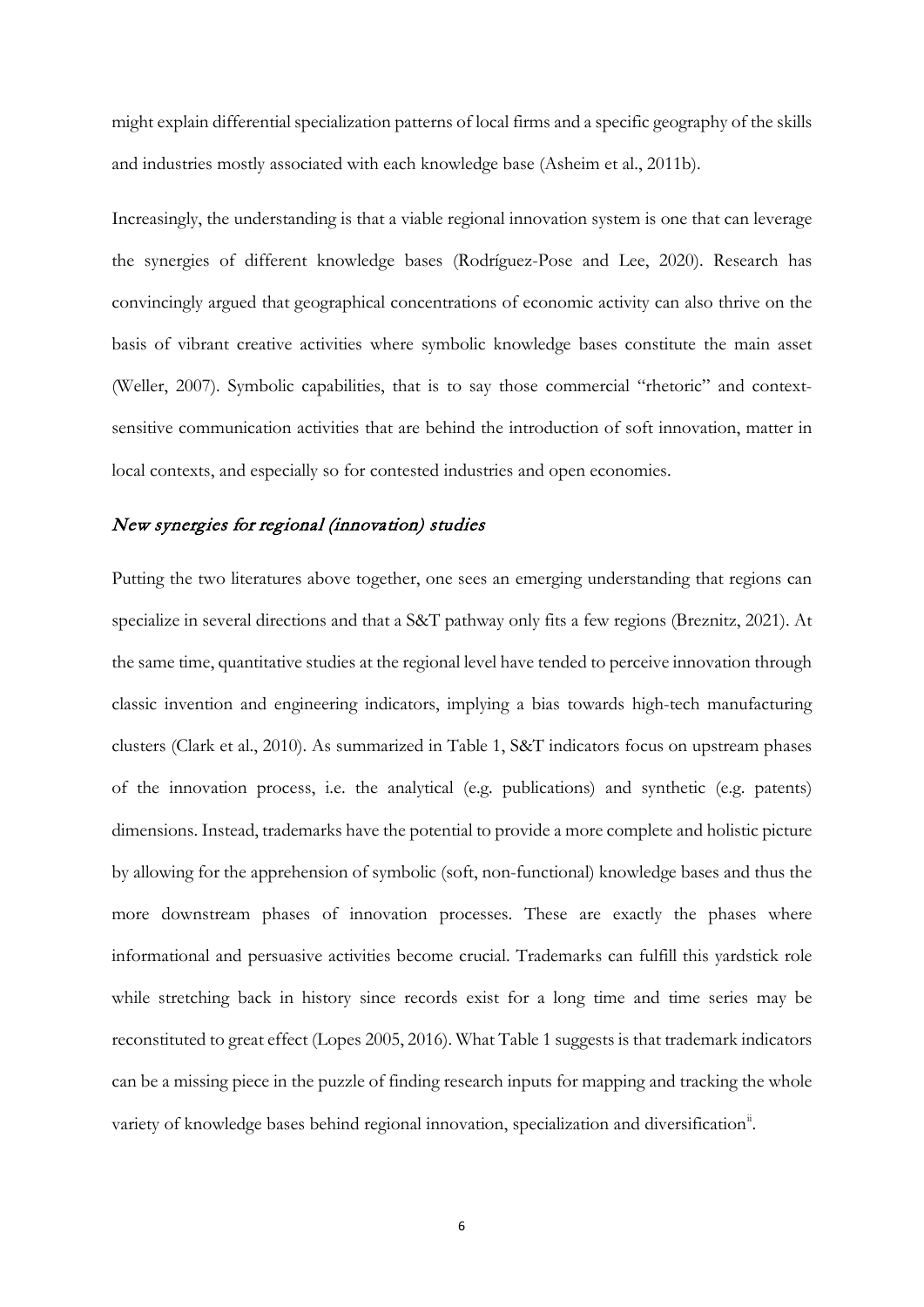In this sense, there is a high degree of complementarity between the three types of indicators and much to be gained from combining them. Each source also captures specific sectors and organizations. Science indicators mostly focus on knowledge institutions and firms in sciencebased industries, patents are mostly about industrial invention by large outward-oriented corporations, trademarks are widely used across economic sectors and by firms of all sizes, including SMEs and peripheral economies. Some regionally-oriented studies have combined publication and patent data (Catalán et al., 2020; Balland and Boschma, 2021), others have combined patents and trademarks (Drivas, 2021a) but the synergies of combining all three have not been fully exploited yet (for an exception, see Capello and Lenzi, 2018). We will discuss this and other opportunities in the remainder of this paper.

Table 1 displays the role of trademarks in the broader portfolio of indicators available for regional and innovation studies. Of course, even more data is available, including primary survey data and recent big data indicators (Kinne and Lenz, 2021; Nathan and Rosso, 2022). In the next section, our focus will be on further highlighting emerging research trajectories in regional studies that have already embraced the opportunity of capitalizing on trademark data.

### Insert Table 1 here

# **Emerging research trajectories in regional trademark-based studies**

Based on the contributions collected in our special issue and other relevant studies, we can identify two main domains within regional studies, where most research efforts leveraging trademarks are converging. These are: (i) geography of innovation and entrepreneurship; and (ii) regional paths of specialization and diversification.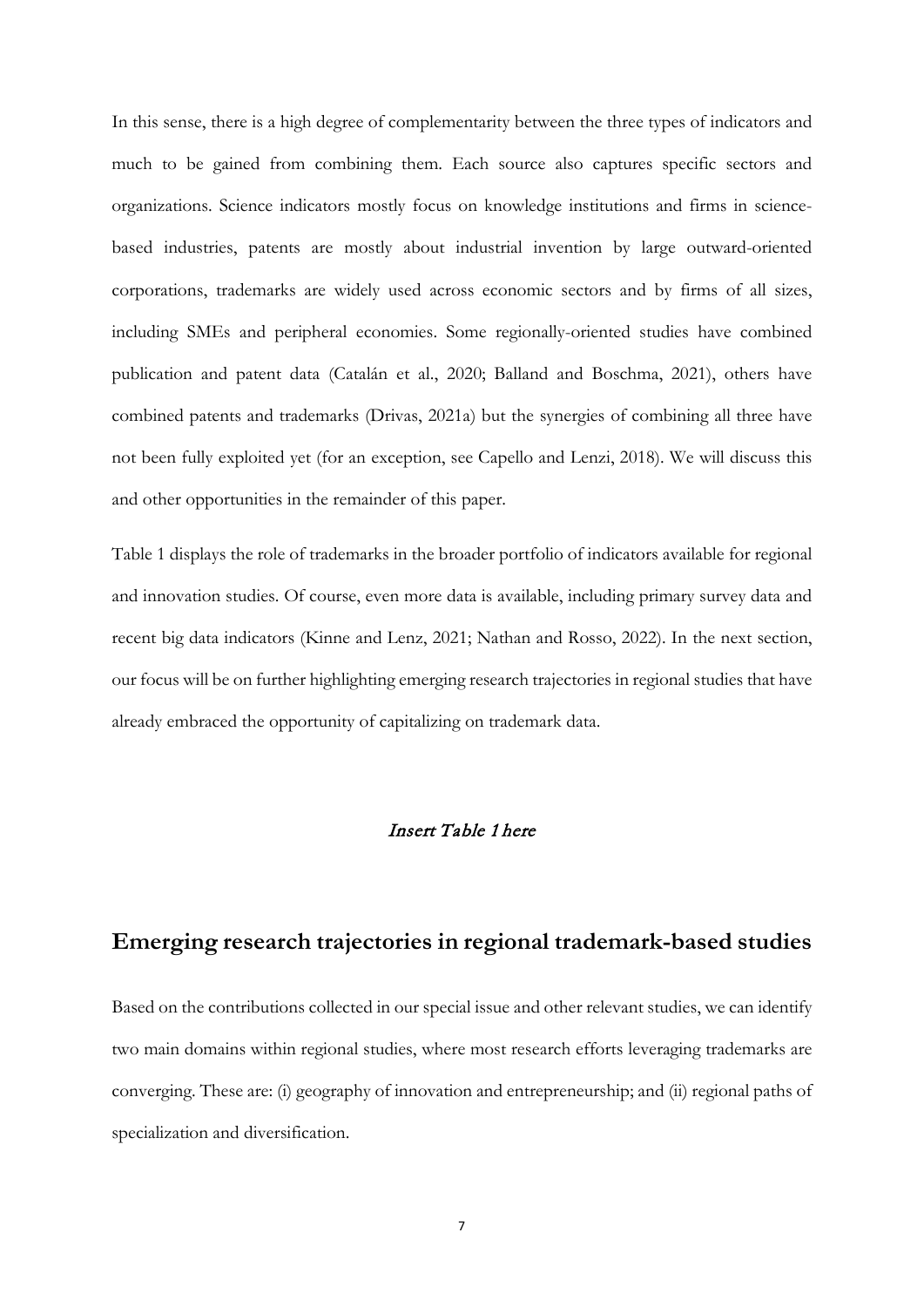#### Trademarks and the geography of innovation and entrepreneurship

A first research trajectory leverages trademark-based measurements to understand regional innovation. These studies investigate the relation between regional innovation and performance including economic growth, resilience and entrepreneurial dynamism.

These studies acknowledge that trademarks complement patents as innovation indicators, yet the key arguments supporting this complementarity differ. For instance, Filippetti et al. (2020) combine patents and trademarks because they wish to address innovation in both manufacturing and services. Instead, Piergiovanni et al. (2012) and Mendonça (2014) push through the argument that trademarks capture soft innovation (Millot, 2009), in and outside manufacturing, in frontier economies and catching-up territories, while patent-based indicators are more confined to hard or functional forms of innovation (see Stoneman, 2010; Lhuillery et al., 2017). Block et al. (2021) combine the two above arguments and stress how trademarks both allow to pick up innovation in sectors where patents are not applicable and the downstream phases of the innovation process, often involving softer activities like marketing, design and business development. An additional reason to include trademarks is that small and/or young firms might be underrepresented in patent statistics, where a strong bias towards large and established companies operating in high-tech domains exists (Seip, 2021). In fact, Guzman and Stern (2015) included trademarks to capture entrepreneurship quality and to identify innovation clusters across the US. Their index aimed at offering a timely ('nowcasting') and geographically granular ('place-casting') specification of clusters expected to display significant growth. Their approach is in line with results at the firm level showing the start-ups filing trademarks are more likely to attract venture capital funding (Zhou et al., 2016), display high growth (EPO/EUIPO, 2019) and turn into 'scale-ups' (Seip, 2021). The study by Belderbos et al. (2021) also links to entrepreneurship, by claiming that regional trademarks capture knowledge fueling new venture formation.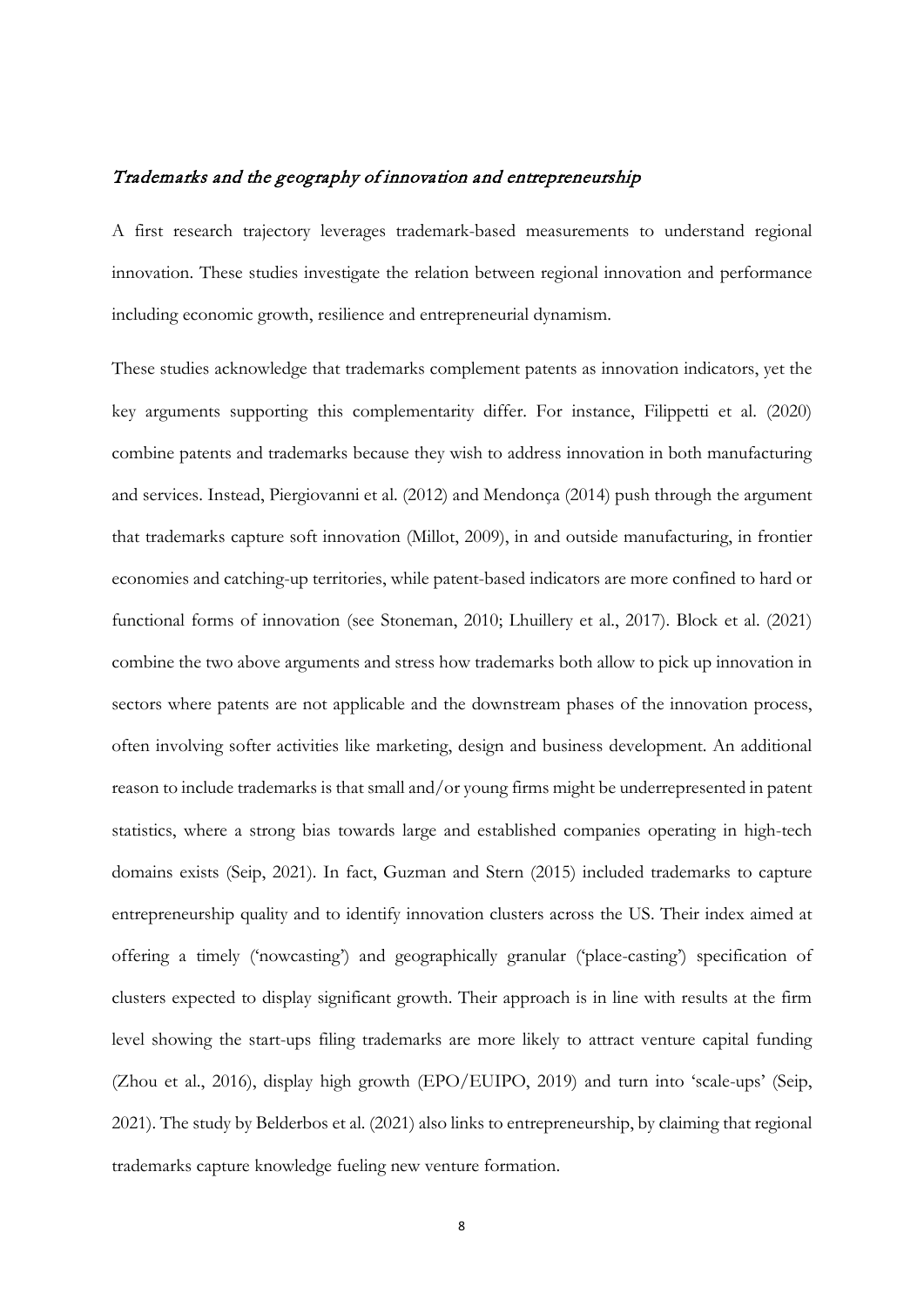von Graevenitz et al. (2021) offer a different take: they are using trademarks to track the emergence and subsequent spatial diffusion of new ideas. A similar approach was pioneered by Semadeni and Anderson (2010) to understand innovation and imitation strategies of companies. When one company comes up with a new idea, i.e. product or service innovation, other companies can absorb that idea and incorporate it in subsequent innovations. von Graevenitz et al. (2021) bring geography to this diffusion story and model the extent to which proximate regions are faster at adopting new ideas. They find that distance still matters, as ideas for commercial applications also tend to diffuse first nearby the place where they were first developed.

An overview of the "geography of innovation/entrepreneurship" approaches enabled by trademark statistics is displayed in Table 2.

### Insert Table 2 here

#### Trademarks and regional paths of specialization/diversification

A second set of studies aims at understanding regional patterns of trademarks as a way to map and measure how regions diversify or rather specialize in specific markets. Sáiz and Zofío (2021) offer an original historical perspective, built from archival resources, as they reconstruct the making and consolidation of the Spanish trademark system. They are able to track the diffusion of trademark specialization across provinces, tracing the emergence of the next new specialization in relation to already existing ones and to geographical distance (measured by generalized transport costs). Their analysis has a strong evolutionary economic flavor and is able to disentangle the specific role of demand/supply forces and of geography. Drivas (2021a) is also looking at the emergence of new trademark specializations, which he investigates through the lens of the principle of relatedness (Hidalgo et al., 2018). This approach incorporates the evolutionary insight that new activities tend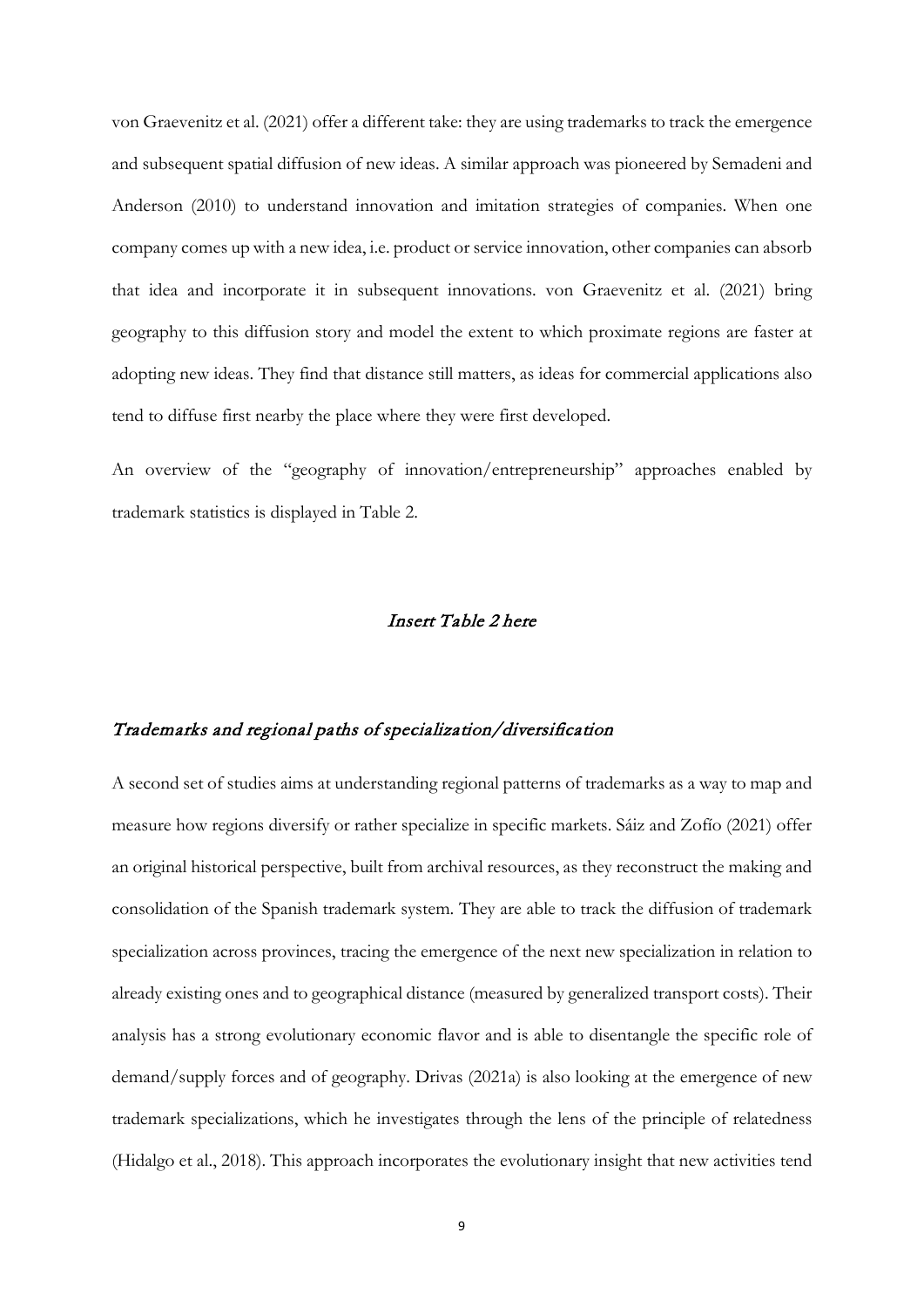to emerge from existing ones and has been applied to all kinds of evidence, from patents to skills and trade data. The application to trademark data is new and reveals branching dynamics into alternative and/or complementary specializations to technological ones. Capello and Lenzi (2018) was a first step in this direction: they used trademarks to capture the upgrade of regional industrial specializations from an imitation paradigm to an 'application' paradigm based on high-quality differentiation.

Iversen and Herstad (2021) decompose regional intensities of trademark activity into different drivers. By doing so, they provide a methodological reference for developing informed regional comparisons. One should factor in elements ranging from supply to demand factors and territorial taxonomies (urban/rural/peripheral) to make sense of trademark patterns.

Before this recent crop of research Gambardella and Giarratana (2010) had used the concentration of trademarks in specific market classes to analyze the market specialization of firms in a given city as a proxy of the competitive pressure. This kind of work shows that trademarks can indeed add to the modelling of industrial agglomeration and contribute to test how knowledge cluster characteristics relate to outcomes and rewards.

Regional applications notwithstanding, trademark specializations had been studied at the national level, mostly because trademarks could be easily assigned to countries. These country-level studies, reviewed in detail in Schautschick and Greenhalgh (2016), often had a focus on international trade or international competitiveness questions. The interest in trademarks was largely driven by the recognition that trademarks are the type of IPR most pervasive globally (Zolas et al., 2017) and that, especially in developing and middle-income countries, companies rely more on trademarks than patents (Azomahou and Diene, 2012; Kang et al., 2020; Lee et al., 2021). In a number of history-oriented and geography-sensitive work, Lopes (2005, 2016), Lopes and Tomita (2021), and Castro and Sáiz (2020) have also shown how multinational business success can be derived from locally developed trademark-intensive strategies in a variety of sectors.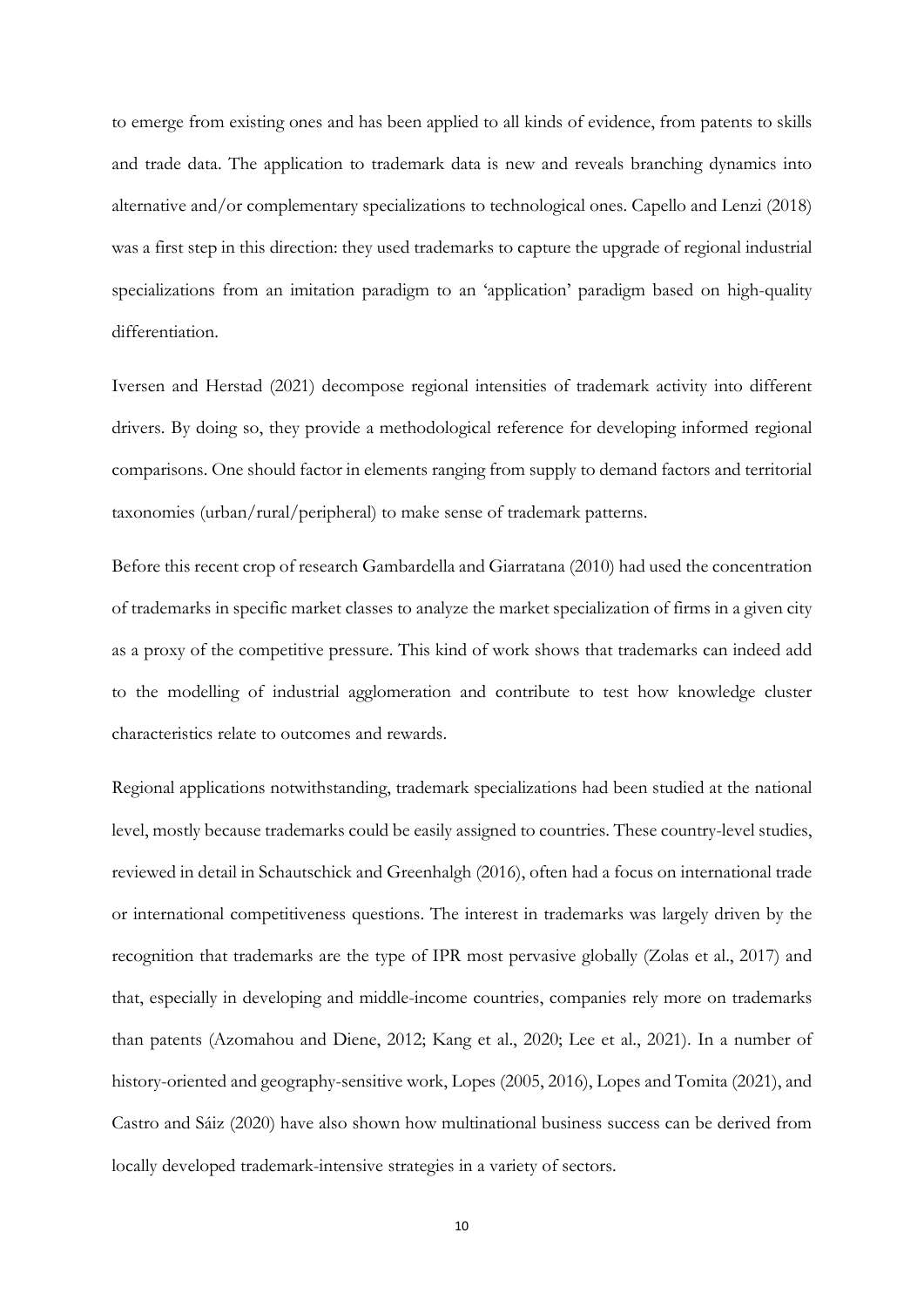Until very recently it was much harder to assign trademarks to regions. As such, the regional perspective is quite novel. Yet, we suspect that data availability is not the only reason why regional specialization has not been revealed with trademarks. The persistent S&T/manufacturing &hightech bias in innovation studies which we discussed above has surely played its role as well. Table 3 gives an overview of regional and national specialization/diversification studies that are afforded through trademark data.

#### Insert Table 3 here

# **Emerging trademark empirics: opportunities and challenges**

In this section we wish to provide a hands-on overview of the indicators that one can construct using trademark data. Table 4 summarizes the original measures so far: some of them already applied at regional level, other only applied at the firm or country level but which are straightforward to extend to the regional level.

### Insert Table 4 here

#### Opportunities: the many trademark indicators already developed

Many studies include simple regional trademark measures, like counts of new trademark applications or registrations, relative to population or employment, or trademark stocks. These studies exploit the aggregation of trademark records to regional units starting from the address of the trademark owners and the year of filing or granting. Two remarks should be made here. Firstly, not all studies are equally accurate in using and interpreting trademark statistics. For instance, regional trademark counts depend significantly upon regional characteristics, like their sectoral structure but also their level of economic development, as carefully explained in Iversen and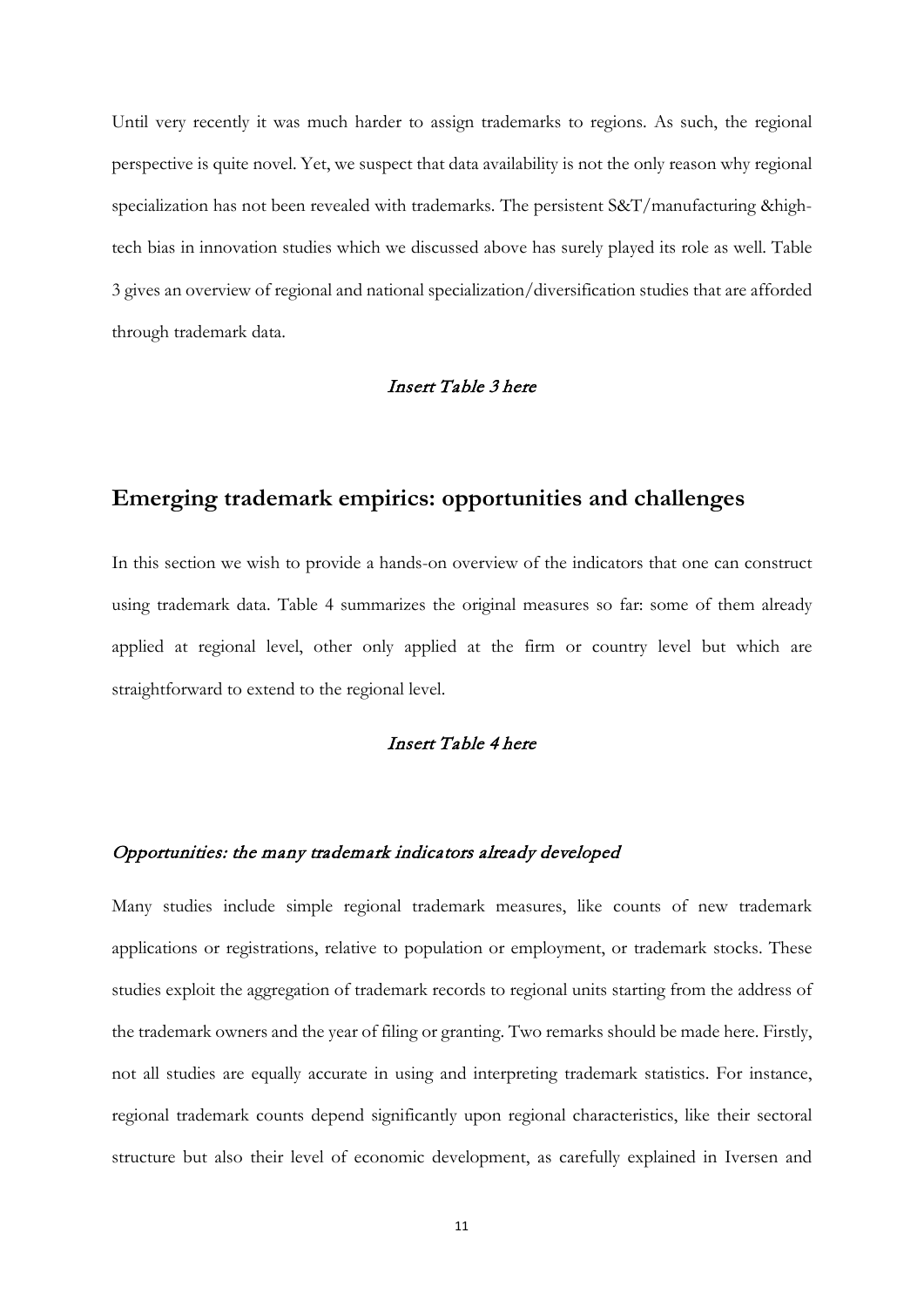Herstad (2021). Moreover, the validity of trademarks as regional innovation proxies critically depends upon the type of firms and industries most active in a region, as trademark propensities significantly vary along the firm life cycle (Castaldi et al., 2020) and between industries (Malmberg, 2005: Flikkema et al., 2019). Secondly, studies using counts only leverage a fraction of trademarks' potential, while a handful of studies already started to make use of the full range of information embedded in trademark records.

To start with, trademarks are associated with one or more Nice classes that designate the actual markets (offering categories) where trademark owners claim exclusive use of their marks. The Nice classification includes 45 classes, of which 1 to 34 are goods markets and 35 to 45 are service markets. A first use is to calculate concentration measures to harness evidence on competition intensity at the regional level (Gambardella and Giarratana, 2010). Another use is to capture regional specialization (Drivas, 2021a; Sáiz and Zofío 2021). Herein, studies have exploited the goods/services distinction to capture specialization in service markets (Block et al., 2021), inspired by firm-level studies using trademarks to build measures of firm diversification (Castaldi and Giarratana, 2018; Mendonça et al., 2019). The attractive feature of a regional trademark-based measure of product or service diversification is that it is a measure that is not based on standard industrial classifications. It complements measures of territorial servitization that only count service firms whose main industry falls into services, while disregarding servitization stemming from firms classified in manufacturing industries. A more advanced use of trademark classes is to categorize them in meta-classifications of product/service types, for instance in knowledgeintensive or high-tech ones, like Mendonça and Fontana (2011) also did at the country and firm levels. Finally, a recent use of classes is to calculate measures of relatedness for trademarks (Drivas, 2021a), similar to technological or industrial relatedness measures that have played a key role in evolutionary economic geography (Boschma, 2017).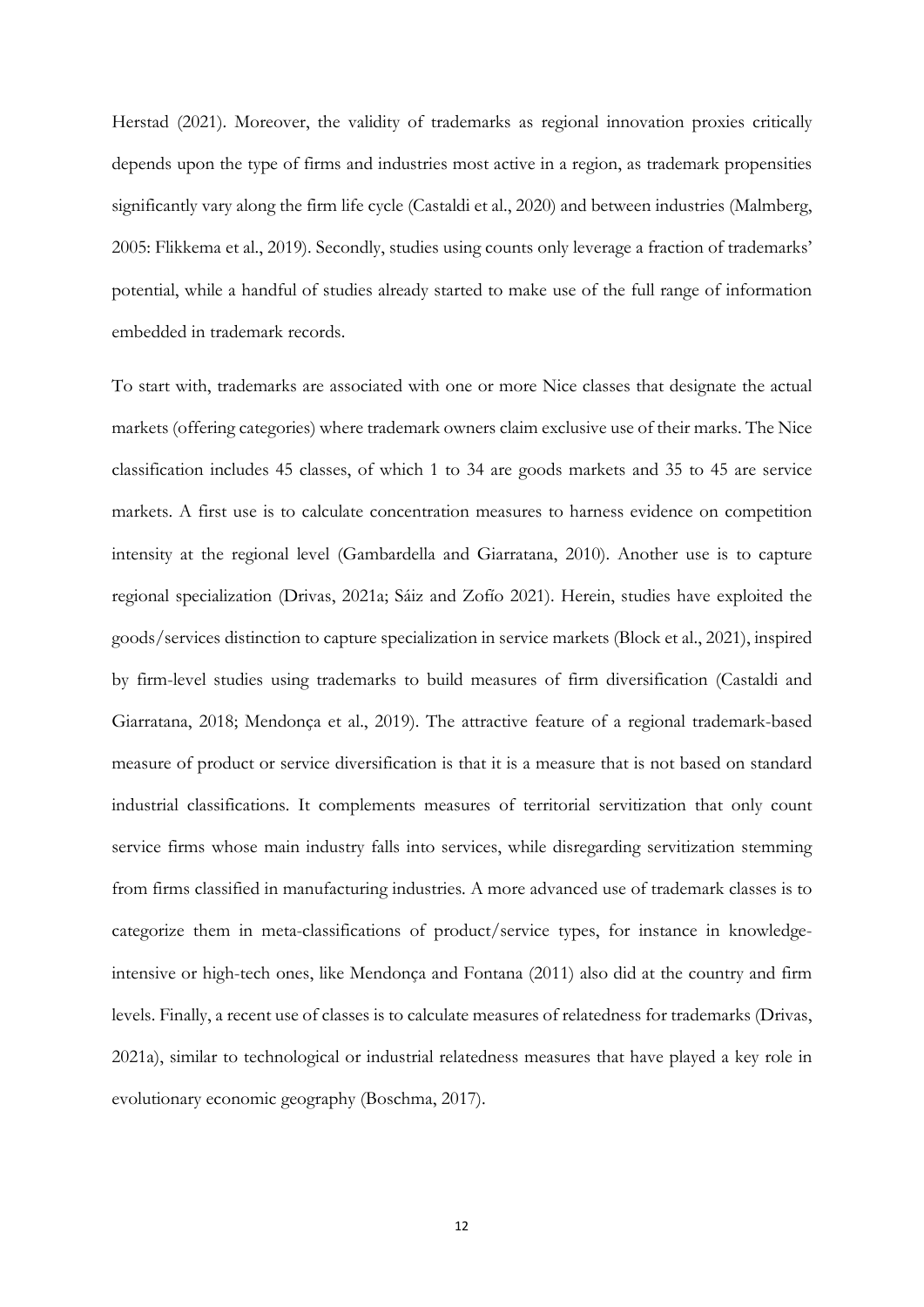Next to Nice classes, trademark records also include a description of the goods and services covered by the trademark: this is a text including descriptors that are often standardized keywords. von Graevenitz et al. (2021) offer the very first geographical application of the use of these textbased descriptors, inspired by earlier work at the firm level by Semadeni and Anderson (2010). The main idea is that through big data content analysis the first use of a descriptor signals an innovation, while its use in subsequent trademark filings signals imitation and diffusion of the initial innovation. More in general, text analysis of trademark descriptions can be used to identify specific types of trademarks in emerging fields that cannot be identified simply with reference to Nice classes, like ICT or AI trademarks (Dernis et al. 2019) or green trademarks (Ghisetti et al., 2021; EUIPO, 2021) akin to what has been done with technology driven approximations (see Rotolo et al., 2015, Petralia, 2020). Alternatively, trademarks can also be studied based on properties of the actual names filed: applications along these lines include checking similarity/dissimilarity to prior filings of the same owner to categorize new trademark registrations as brand creations or brand extensions (Block et al., 2014; Flikkema et al., 2019), the combinations of graphic and word elements as a proxy for distinctiveness and trademark transaction value (Kong, 2017), references to local/regional/national history (Miranda and Ruiz-Moreno, 2020), or classifying them as eco-marks (Lane, 2009).

Another feature of trademark filings is that they can be linked to similar filings at other national offices: they represent applications of the same or similar product name by a company active internationally and flag entry and presence in foreign markets (Giarratana and Torrisi, 2010). Linking trademark filings internationally is not trivial and Petrie et al. (2020) present a novel database including international trademark families. Such data can be deployed to derive the global footprint of companies.

Trademarks can attract oppositions and trademark owners can file oppositions themselves, for different reasons (von Graevenitz, 2009). This can reveal rivalry between companies, but also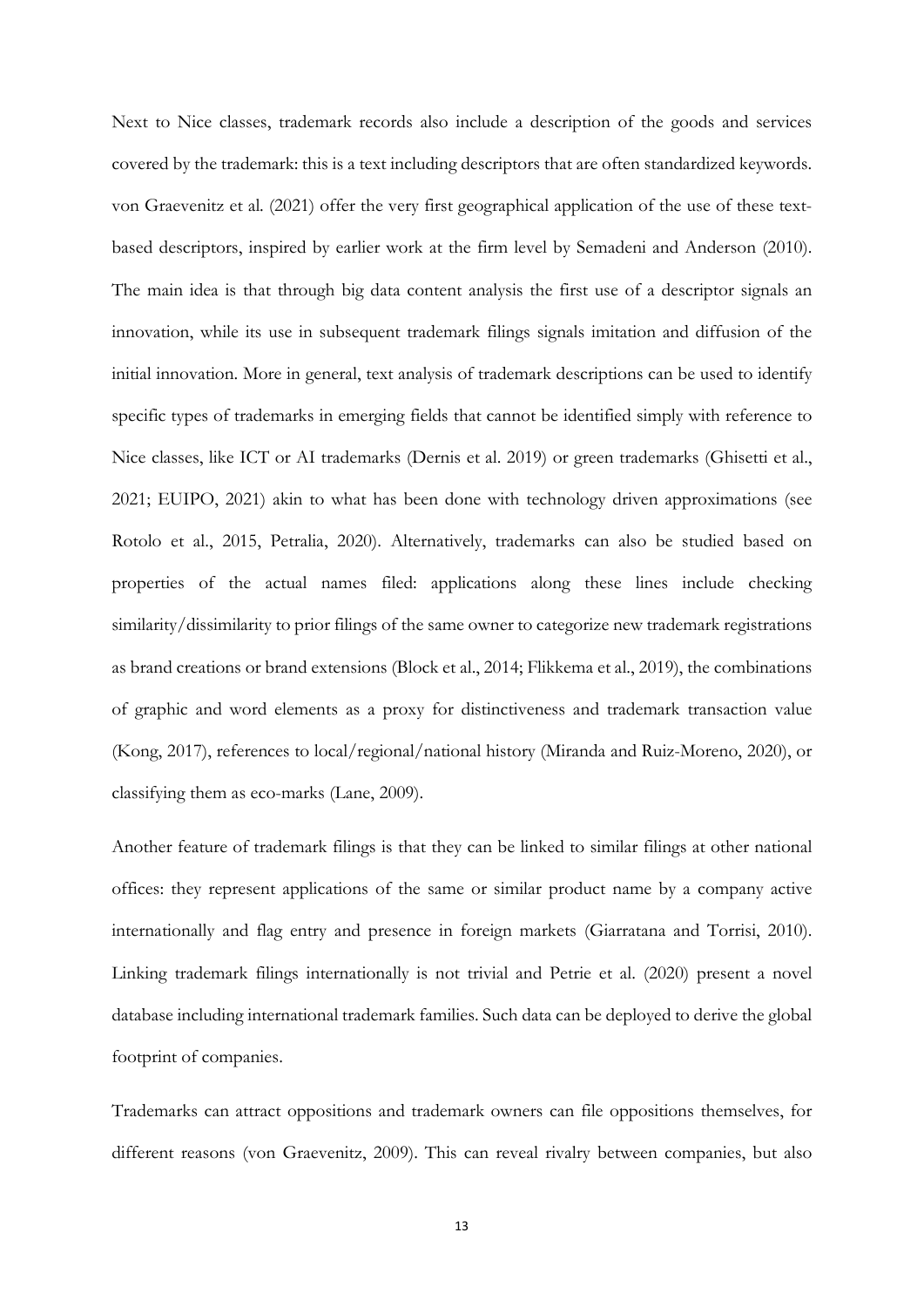between regions (Drivas, 2021b). Moreover, trademarks that attract more oppositions or that are more strongly defended with oppositions are taken to be of higher value for companies (Sandner and Block, 2011).

Finally, while most trademarks are filed by private companies, they are also increasingly filed by public and not-for-profit entities, including universities (Squicciarini et al., 2012), cooperatives (Grashuis, 2017), and city authorities (Lindsay, 1999). This raises questions on the commercialization of public goods that are only starting to be tackled.

#### Challenges: methodological issues and data wish lists

Engaging with trademark data comes with methodological challenges that are partly specific to these data and partly resonates with the difficulties associated to patent data. We discuss here three main ones.

A first issue is that trademarks can only be assigned to the location of the owner. This makes it somewhat tricky to compare them meaningfully with patents at the regional level, since patent studies mostly focus on the location of the inventor. The inventor location is most meaningful when considering technological activities, yet the activities most related to trademark filing (marketing, business development) do tend to concentrate at the headquarter level of companies. Still, an important empirical question is the extent to which multinational companies, which do account for a large share of IPR filings in general, tend to concentrate their ownership rights in specific locations, possibly because of lenient fiscal regimes around intangibles. This would of course strongly bias results at the regional level.

A second issue is that analysis of regional portfolios of trademarks could greatly benefit from the possibility to match trademark to firm-level data. As Belderbos et al. (2021) show, whether trademarks are owned by large incumbent firms or by new firms matters for the role they play in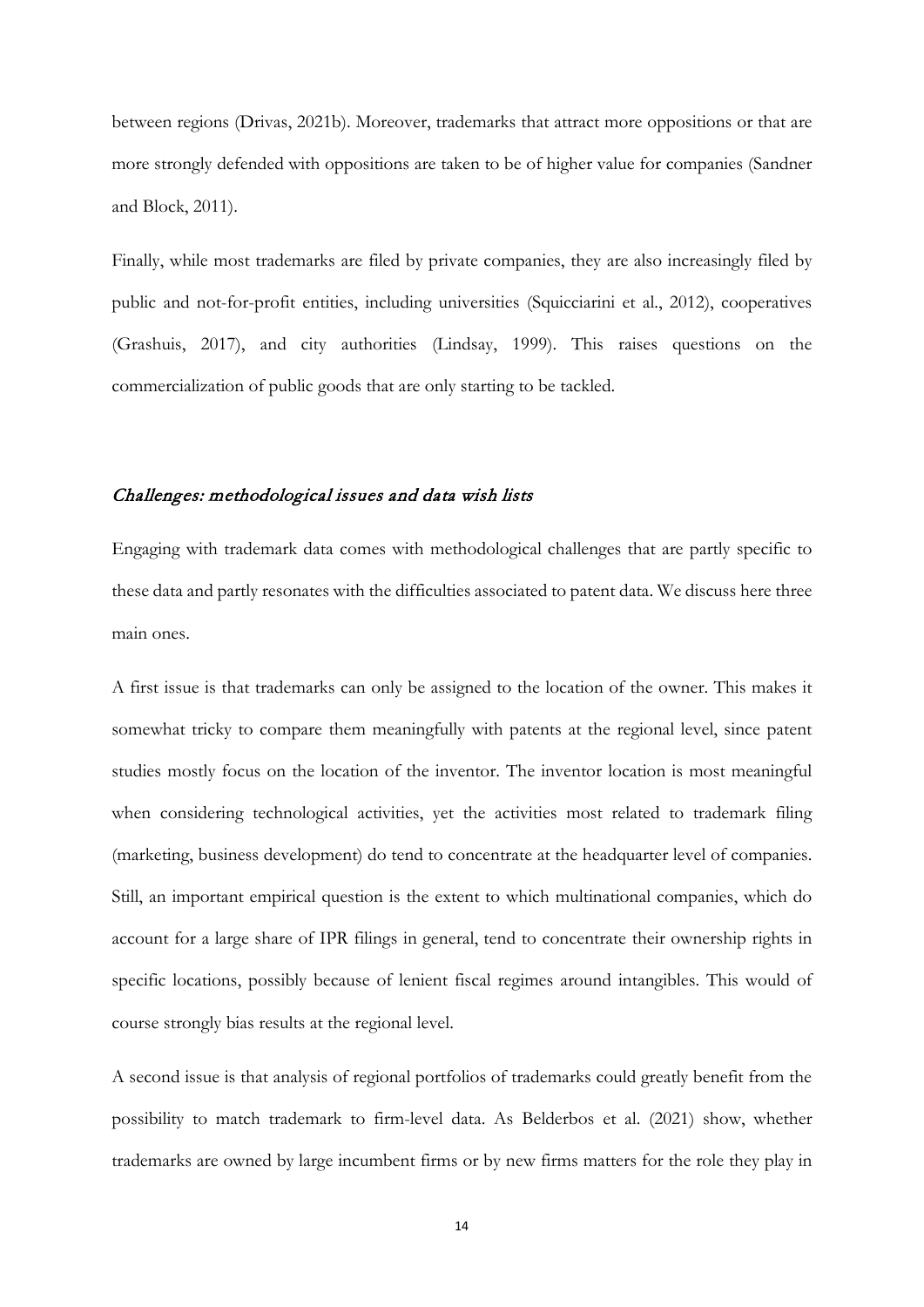regional dynamism. Unfortunately, linked trademark-firm data are not publicly available yet, though studies have relied on ad-hoc databases (Dernis et al., 2015, 2019; Dinlersoz et al., 2017; Grazzi et al., 2020). We expect more data initiatives to emerge (for instance the ones within the RISIS initiative, https://rcf.risis2.eu/datasets) and hopefully also efforts toward linked trademarkfirm-patent data. Complementary efforts are directed towards linking the underlying market, industrial and patent classifications (Zolas et al., 2017). Parallel work by Abbasiharofteh et al. (2021) and Neuhäusler et al. (2021) will deliver more fine-grained Nice-based classifications, also allowing a more salient linkage to patent classifications. This will be a key step towards understanding the relation between regional portfolios of patents and trademarks.

A final issue concerns the challenge of accounting for the skewness in the value of trademarks. Not all trademarks are equally valuable and some have 'superstar' attributes, something which resonates with those found in income distributions and patent value, among many other economic phenomena. Unfortunately, trademark data do not come with citations to other trademarks<sup>iii</sup>. Yet, there are ways to account for the value of trademarks, which include considering their breadth or 'stretchability', i.e. the number of Nice classes they cover, or the number of oppositions they attract (Sandner and Block, 2011; Nasirov, 2020; Hsu et al., 2021). Measures not based on the information in trademark records themselves are online search hits (von Graevenitz et al., 2016) or position of brands in rankings by market research companies. It might be the case that highly valuable trademarks disproportionately drive the fates of regions, for instance by attracting investors but also by functioning as a disincentive for local firms to develop new specializations thereby entrenching path dependence. In any case, future indicators at the regional level could try to account for the quality of regional trademark portfolios as well.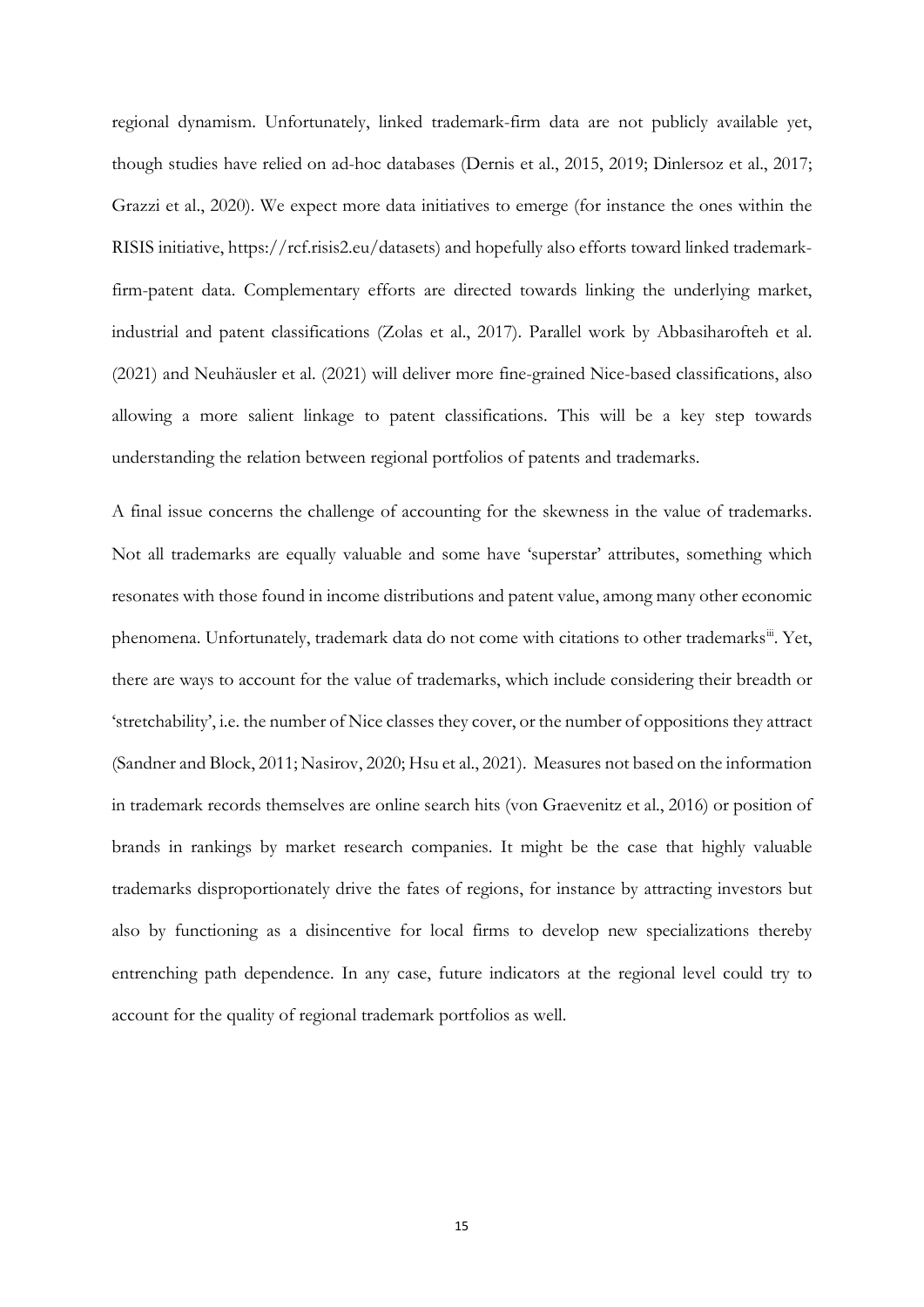# **Conclusions: towards a research agenda with policy relevance**

#### Taking stock of trademarks: a regional perspective

Trademarks and similar types of evidence offer the material for a research program at the intersection of regional and innovation studies. Amidst an increasing discontent with an S&Tdriven innovation and specialization paradigm often associated to increasing regional inequality (Iammarino et al. 2019), trademarks might offer the opportunity to uncover and illuminate alternative paths of regional development. As Graham and colleagues (2013, p. 669) have argued, trademark datasets are valuable to "researchers and the general public".

Indeed, the emerging work agenda that we outlined here comes with a strong policy relevance. Many more directions of further research can be envisaged. A first step would be to reassess what we know about the geography of innovation by embracing this new empirical lens. The many stylized facts that have emerged in the last decades of research (Feldman, 1994, Feldman and Kogler, 2010) should be held against the light of the broader take of innovation that we have suggested here. Also, a report such as WIPO (2019) could be extended to include trademarks next to the standard S&T indicators. A second step, would be to include trademarks in policy evaluation exercises inspired by the smart specialization approach. Surely many regions can uncover strengths and capabilities that go beyond S&T and leverage them further in a process of entrepreneurial discovery. This might be particularly relevant for peripheral regions (Eder and Trippl, 2019). At the same time, those same regions can gauge their fit to specific trajectories that go beyond shortterm and narrow economic goals, such as societal challenges. Measures of trademark specialization at the regional level can complement more common measures of technological specialization in green patents (van den Berge et al., 2018) or industry 4.0 patents (Balland and Boschma, 2021).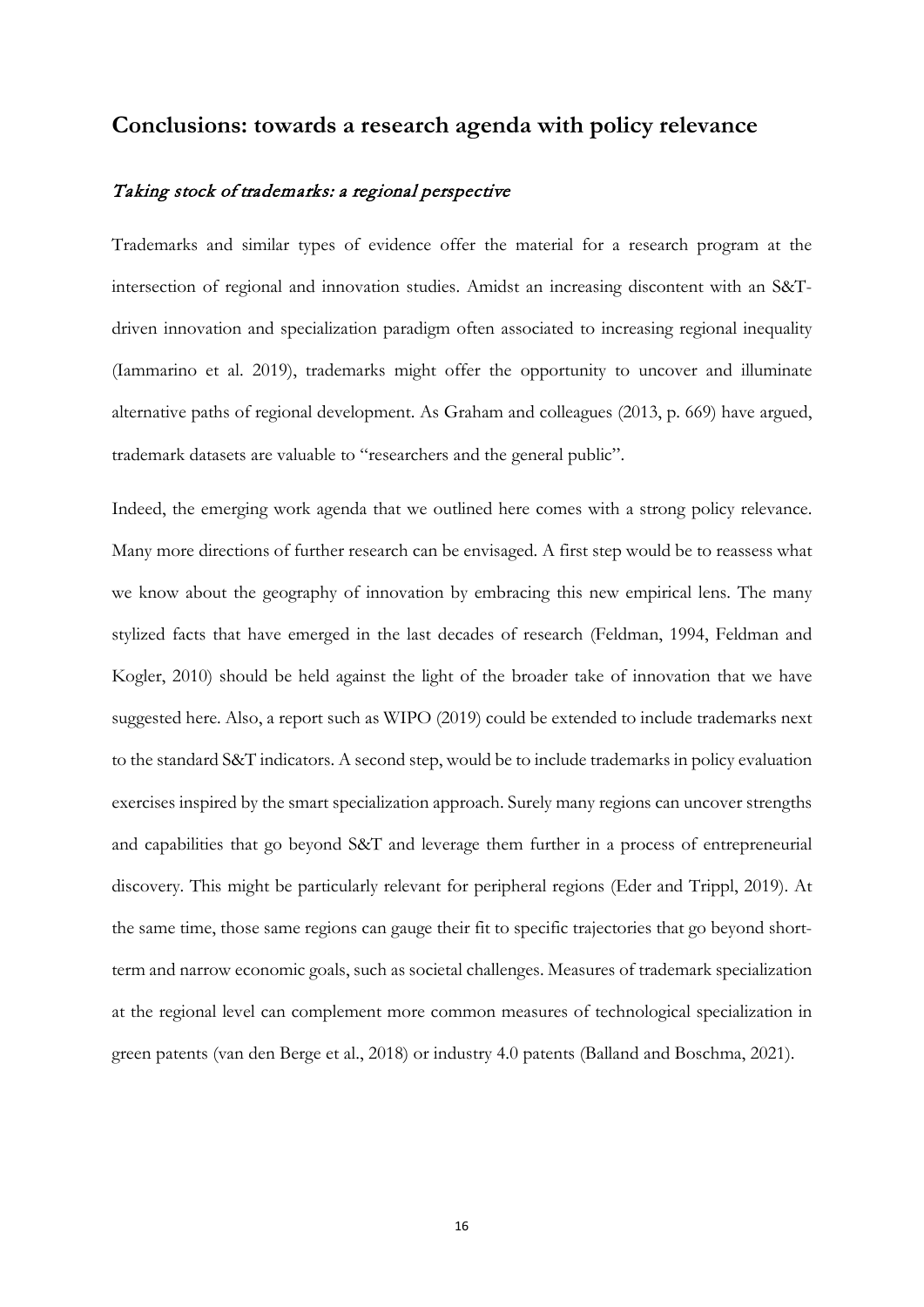### Trademarks as a proxy of progress

In this sense, an original and daring approach to capitalize on trademarks as metrics to compare regions would be to explicitly define teleological targets, that is, a set of objective criteria that are indicative of alignment with societally-themed/normative challenges. This would be in line with the recent 'normative'/'transformative' turn that is both challenging and providing new opportunities to regional innovation policy (Uyarra et al., 2019). One area of great potential here could be to relate trademark indicators to the United Nations Sustainable Development Goals (SDGs). By nature, trademark data could seem not amenable to translate progress towards noncommercial ends (e.g. Grashuis, 2017). However, we contend that indeed these data may serve to echo such stakeholder demands and transformative agendas (see de Jesus and Mendonça, 2018; Costa and Mendonça, 2019). A number of Nice classes can reveal a SDG orientation: for instance, class 41 (education) can be related to SDG 4 (quality education) and class 44 (medical services) to SDG 3 (good health and well-being). Methods can be developed to extend the applications of trademark data beyond market horizons and into systemic change challenges so as to realize its potential in a full range of policy development, evaluation and monitoring tasks. Similar efforts are recently taking place with other research and innovation indicators, including patents (Ribeiro and Shapira, 2020; Biggi et al., 2022) and scientific publications (Rafols et al., 2021; Romero-Goyeneche et al., 2021).

#### Trademarks as pointers of societal problems and policy puzzles

Exercises like those we propose should not allow scholars and policymakers to turn a blind eye to the negative social returns of (irresponsible) use of trademarks, as IPRs have a "dark side" too (Castaldi et al., 2021). Pro-trademark legal shocks may lead to lower R&D investment, less product quality, smaller industrial reshuffling and supra-normal profits among incumbents (Heath and Mace, 2020). In fact, an exciting area of investigation is to better understand the extent and mechanisms of trademarks' social returns (see Castaldi, 2018b, for an outline of this perspective).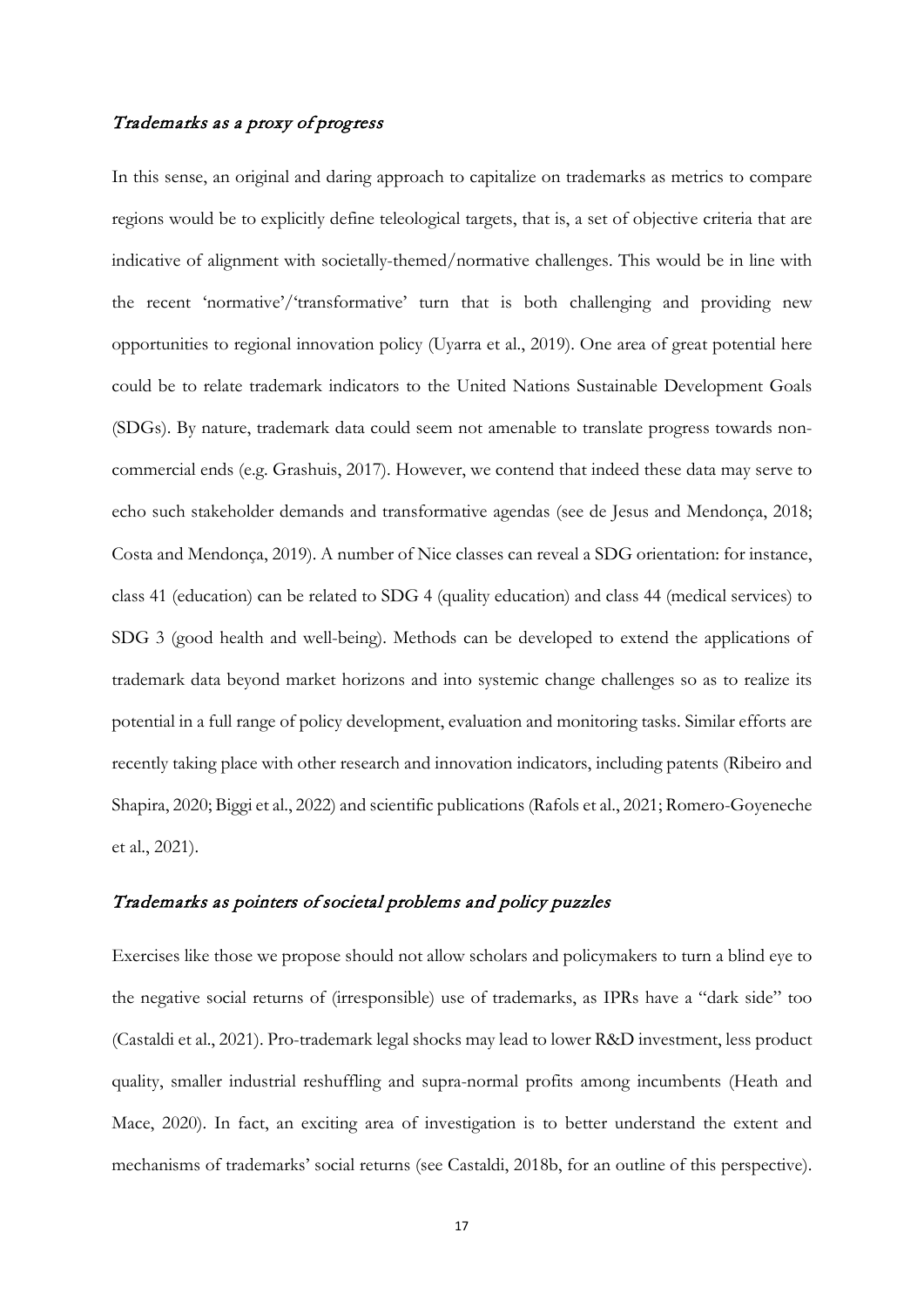Positive social returns at the regional level might include knowledge spillovers (Greenhalgh and Rogers, 2012) and the role of trademark strategies for climbing up value chains in the world economic arena (for the Asian case see, e.g., Setiawan et al., 2017; Deng et al., 2020; Nguyen, 2020), but negative returns associated with barriers to entry erected by local incumbents are also a reality (Belderbos et al., 2021). Even less known and understood are the implications of trademark strategies by foreign firms entering regions in emerging economies (for an exception: Nguyen, 2020) and possibly unleashing the predation of indigenous knowledge, culture, traditions and language (Orozco and Poonamallee, 2014). Disputes on 'cultural appropriation' are increasingly emerging around trademarks. An important lesson for regional policymakers is to devise strategies to keep prosperity at home, also through shrewd IPR strategies (Breznitz, 2021). In some countries, trademarks are used as safeguards, and even diplomacy tools, against dilution and opportunistic misappropriation, through regulations that defend domestic intangibles against invasive applicants (Baroncelli et al., 2007) or so-called trademark squatters (Fink et al., 2018). How to balance positive and social returns of trademark strategies at the regional level is surely an important area of further investigation.

Let us conclude by acknowledging that the relation between geography and trademarks is much more complex than what we could discuss here. Trademarks can be associated to names of places that allow territorial branding strategies and collective trademarks (i.e. territorial certifications, geographical indications), which can help communities and regionally rooted stakeholders to leverage all kinds of place-based intangibles, including heritage, indigenous claims and other assets. Yet, strategies of propertization and monetization of intangibles have their downsides too. Part of these topics will be the focus of a next special issue that we will also guest edit (Castaldi and Mendonça, 2021).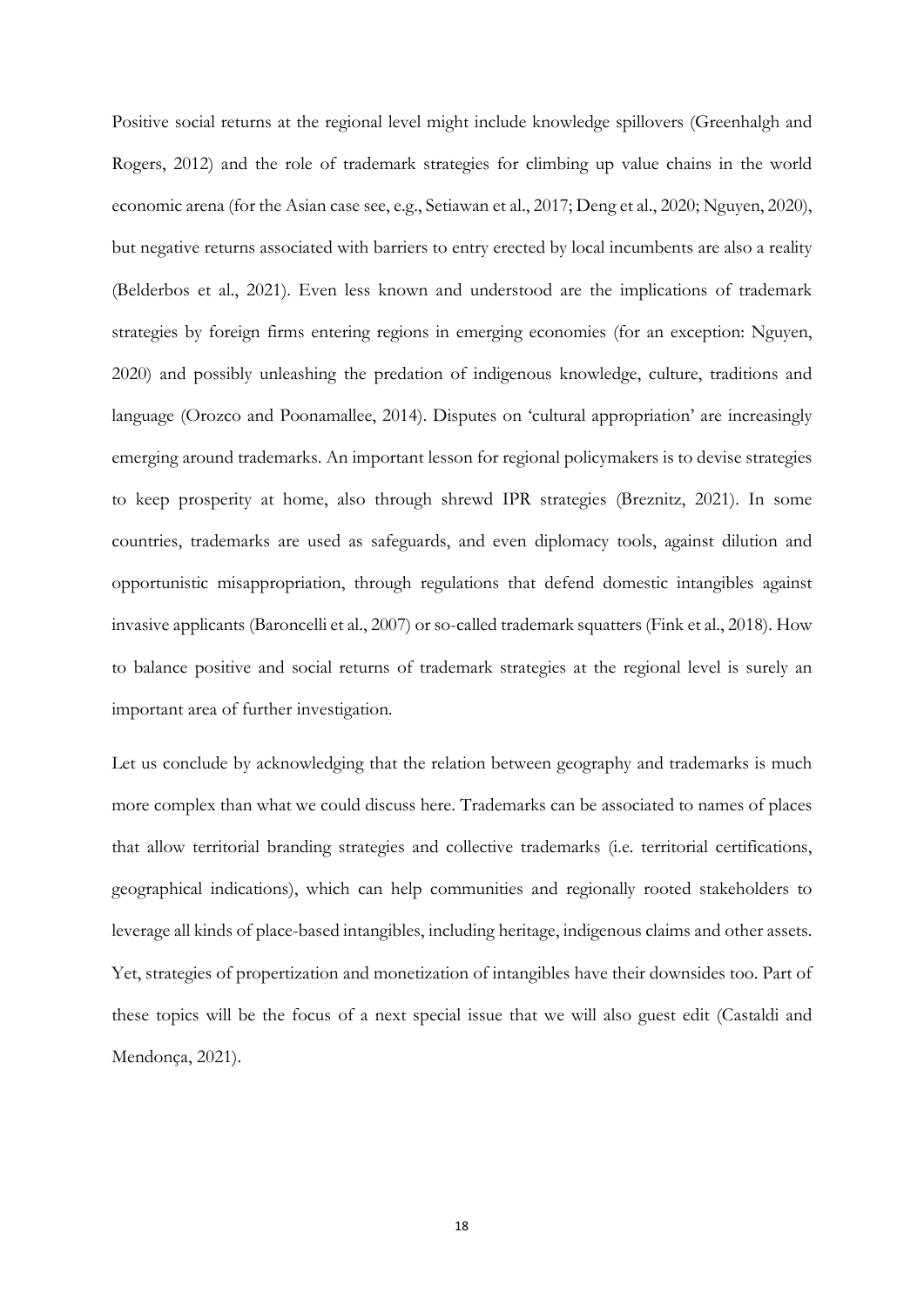#### **Acknowledgments**

Carolina Castaldi kindly acknowledges support from the Membership grant of the Regional Studies Association (MeRSA). Sandro Mendonça gratefully acknowledges the support by FCT (Fundação para a Ciência e a Tecnologia), Portugal, and the Business Research Unit (BRU-IUL) and UECE-REM (Research Unit on Complexity and Economics). BRU-IUL also benefited from grants UID/GES/00315/2013, UIDB/00315/2020; UIDB/05069/2020; PTDC/EGE-ECO/30690/2017 and is part of the project PTDC/EGE-ECO/30690/2017.

Both authors wish to thank the overseeing editor Dieter Kogler and the whole editorial team at Regional Studies, for the outstanding support in the process of putting together the special issue. We also kindly acknowledge all special issue contributors. We moreover warmly thank the many reviewers that helped to process the submissions and also offered anonymous comments on this paper. All the views and shortcomings remain the responsibility of the authors alone.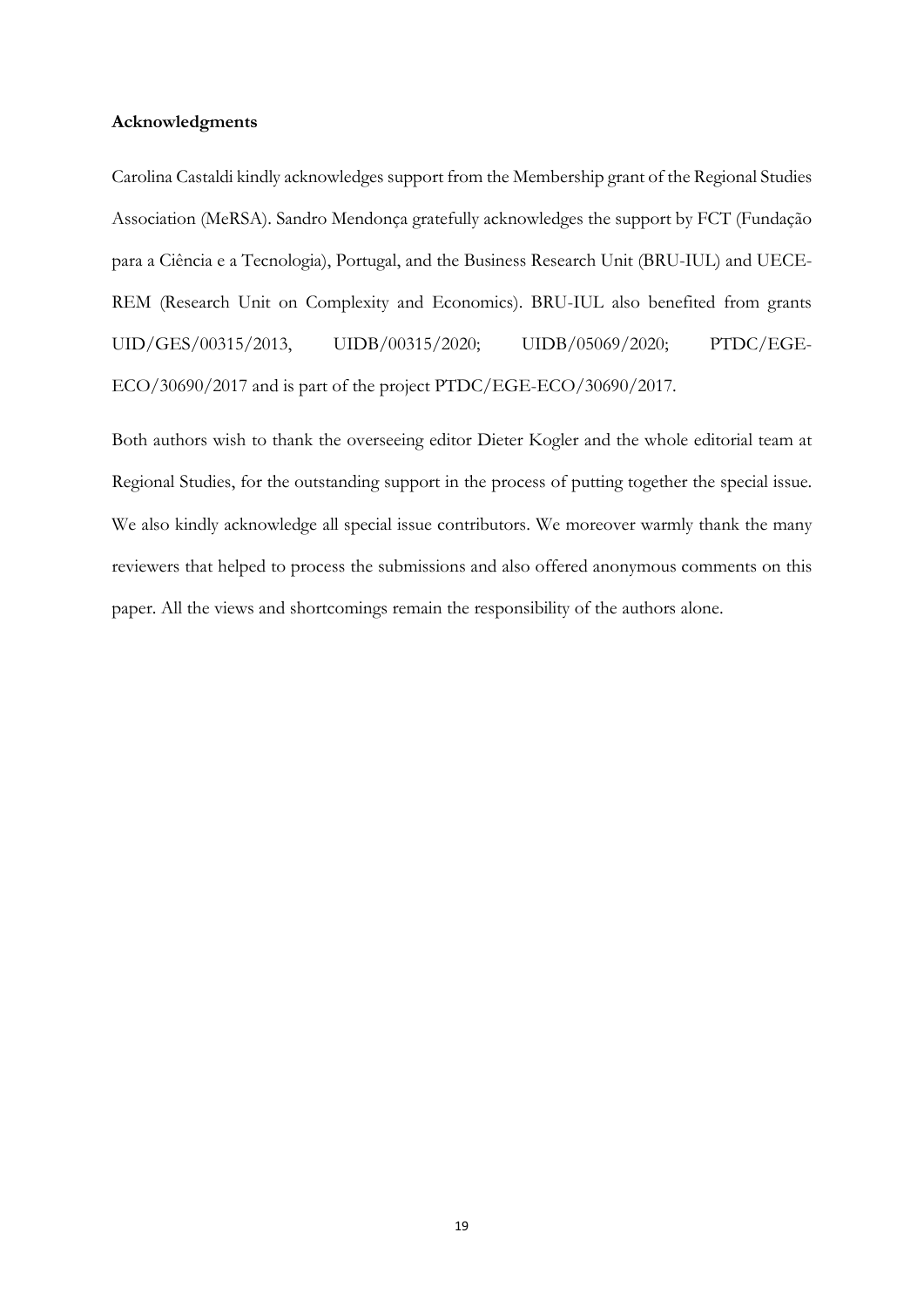#### **References**

Abbasiharofteh, M., Castaldi, C., & Petralia, S.G. (2021). From patents to trademarks: towards a concordance map, paper presented at the EPIP conference, Madrid, September 2021.

Azomahou, T.T., & Diene, M. (2012). Polarization patterns in economic development and innovation. Structural Change and Economic Dynamics, 23(4), 421-436.

Asheim, B.T., & Coenen, L. (2005). Knowledge bases and regional innovation systems: Comparing Nordic clusters. Research Policy, 34(8), 1173-1190.

Asheim, B.T., Smith, H.L., & Oughton, C. (2011a). Regional innovation systems: Theory, empirics and policy. Regional Studies, 45(7), 875-891.

Asheim, B.T., Boschma, R., & Cooke, P. (2011b). Constructing regional advantage: Platform policies based on related variety and differentiated knowledge bases. Regional Studies, 45(7), 893- 904.

Balland, P.A., & Boschma, R. (2021). Mapping the potentials of regions in Europe to contribute to new knowledge production in Industry 4.0 technologies. Regional Studies, 1-15.

Balland, P.A., & Boschma, R. (2021). Do scientific capabilities in specific domains matter for technological diversification in European regions? PEEG working paper No. 2116. Utrecht University.

Baroncelli, E., Krivonos, E., & Olarreaga, M. (2007). Trademark protection or protectionism?. Review of International Economics, 15(1), 126-145.

Belderbos, R., Kazimierczak, M., & Goedhuys, M. (2021). Trademarks, patents, and the appropriation strategies of incumbents: The scope of new firm formation in European regions. Regional Studies, forthcoming.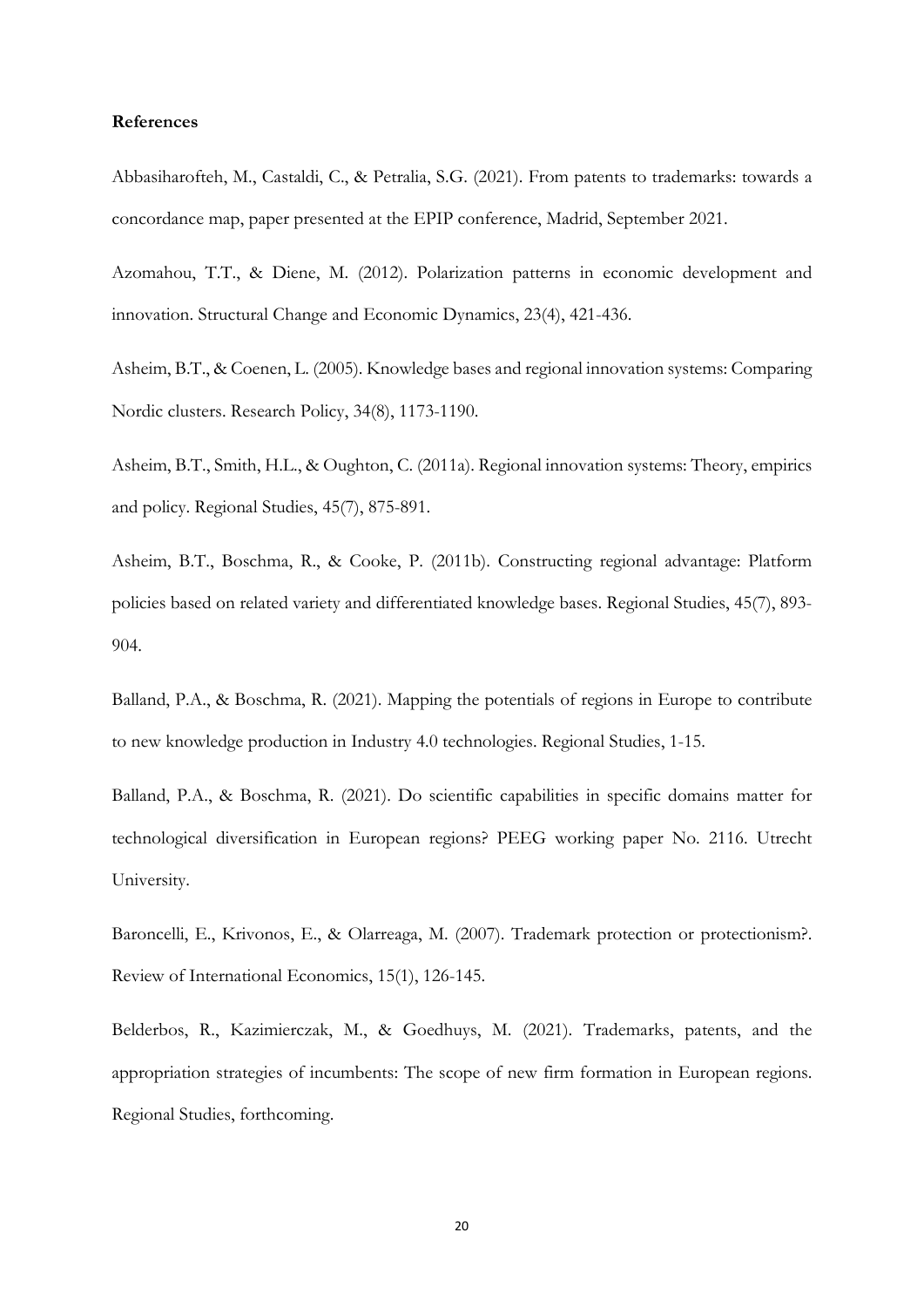Biggi, G., Giuliani, E., Martinelli, A., & Benfenati, E. (2022). Patent toxicity. Research Policy, 51(1), 104329.

Block, J.H., Fisch, C., & Sandner, P.G. (2014). Trademark families: Characteristics and market values. Journal of Brand Management, 21(2), 150-170.

Block, J., Fisch, C., Ikeuchi, K., & Kato, M. (2021). Trademarks as an indicator of regional innovation: Evidence from Japanese prefectures. Regional Studies, 1-20.

Boschma, R. (2017). Relatedness as driver of regional diversification: A research agenda. Regional Studies, 51(3), 351-364.

Breznitz, D. (2021). Innovation in Real Places: Strategies for Prosperity in an Unforgiving World. Oxford: Oxford University Press.

Campi, M., & Nuvolari, A. (2021). Intellectual property rights and agricultural development: Evidence from a worldwide index of IPRs in agriculture (1961-2018). The Journal of Development Studies, 57(4), 650-668.

Capello, R., & Lenzi, C. (2018). Regional innovation patterns from an evolutionary perspective. Regional Studies, 52(2), 159-171.

Castaldi, C. (2018a). To trademark or not to trademark: The case of the creative and cultural industries, Research Policy, 47 (3), 606-616.

Castaldi, C. (2018b). The economics and management of non-traditional trademarks: Why, how much, what and who. In Calboli, I., & Senftleben, M. (eds.). The Protection of Non-Traditional Trademarks: Critical Perspectives (pp. 257-270). Oxford University Press.

Castaldi, C. (2020). All the great things you can do with trademark data: Taking stock and looking ahead. Strategic Organization, 18(3), 472-484.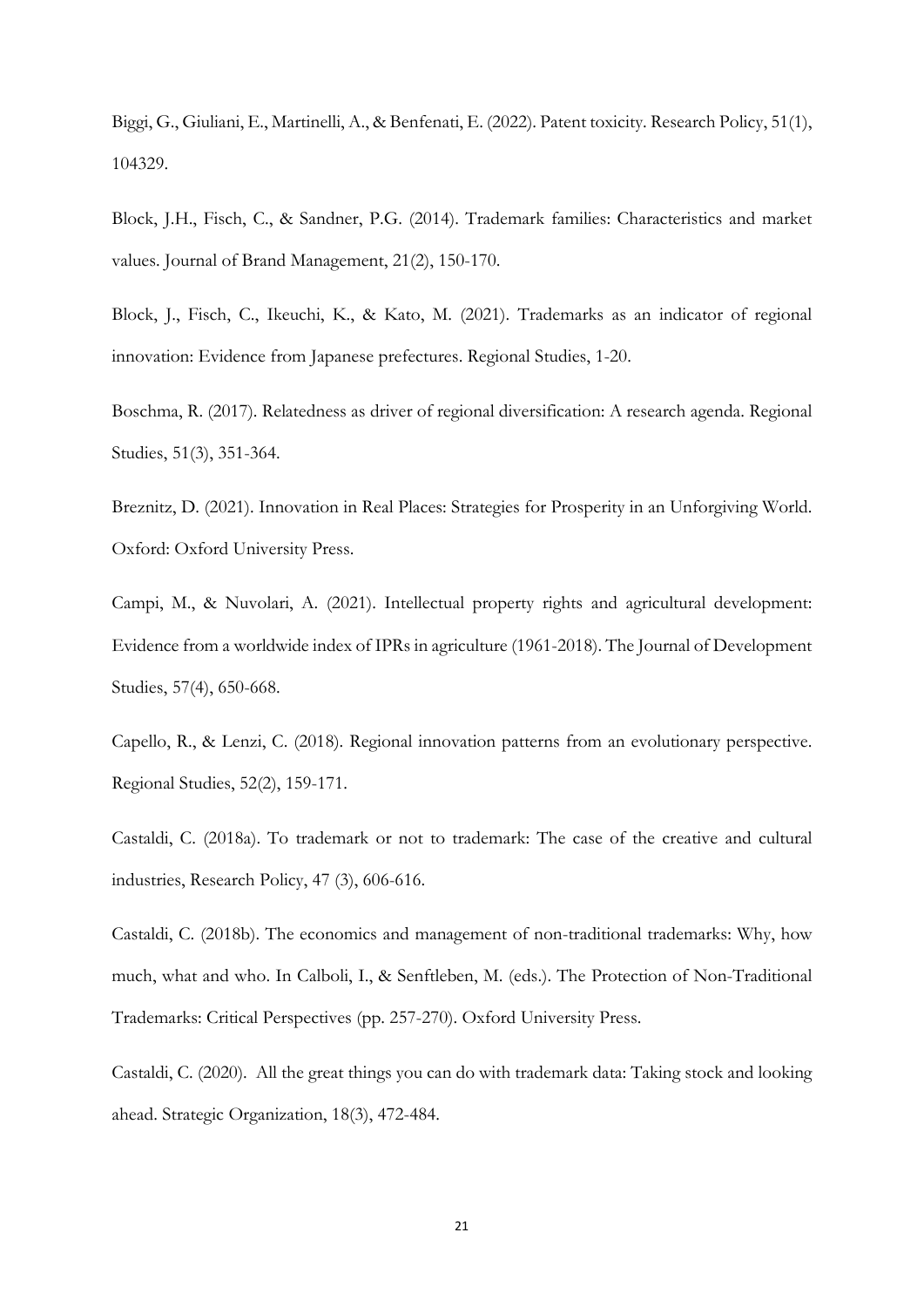Castaldi, C., Block, J., & Flikkema, M.J. (2020). Editorial: Why and when do firms trademark? Bridging perspectives from industrial organisation, innovation and entrepreneurship. Industry and Innovation, 27(1-2), 1-10.

Castaldi, C., & Giarratana, M.S. (2018). Diversification, branding, and performance of professional service firms. Journal of Service Research, 21(3), 353-364.

Castaldi, C., Giuliani, E., Kyle, M., & Nuvolari, A. (2021). Are intellectual property rights working for society?, mimeo.

Castaldi, C. & Mendonça, S. (2021), Places as brands: Emerging strategies and the challenges of leveraging place-based intangibles, mimeo.

Castro, R., & Sáiz, P. (2020). Cross-cultural factors in international branding. Business History, 62(1), 1-25.

Catalán, P., Navarrete, C., & Figueroa, F. (2020). The scientific and technological cross-space: Is technological diversification driven by scientific endogenous capacity?. Research Policy, 104016.

Chiu, W.C., Hsu, P.H., & Wang, C.W. (2021). The value of brand names in bank financing: Evidence from the 1996 Federal Trademark Dilution Act. Available at SSRN 3418210.

Clark, J., Huang, H.I., & Walsh, J.P. (2010). A typology of 'innovation districts': What it means for regional resilience. Cambridge Journal of Regions, Economy and Society, 3(1), 121-137.

Conti, A., & Guzman, J. (2021). What is the US comparative advantage in entrepreneurship? Evidence from Israeli migration to the United States. Review of Economics and Statistics, https://doi.org/10.1162/rest\_a\_01068

Costa, C., & Mendonça, S. (2019). Knowledge-intensive consumer services: Understanding KICS in the innovative global health-care sector. Research Policy 48 (4), 968-982.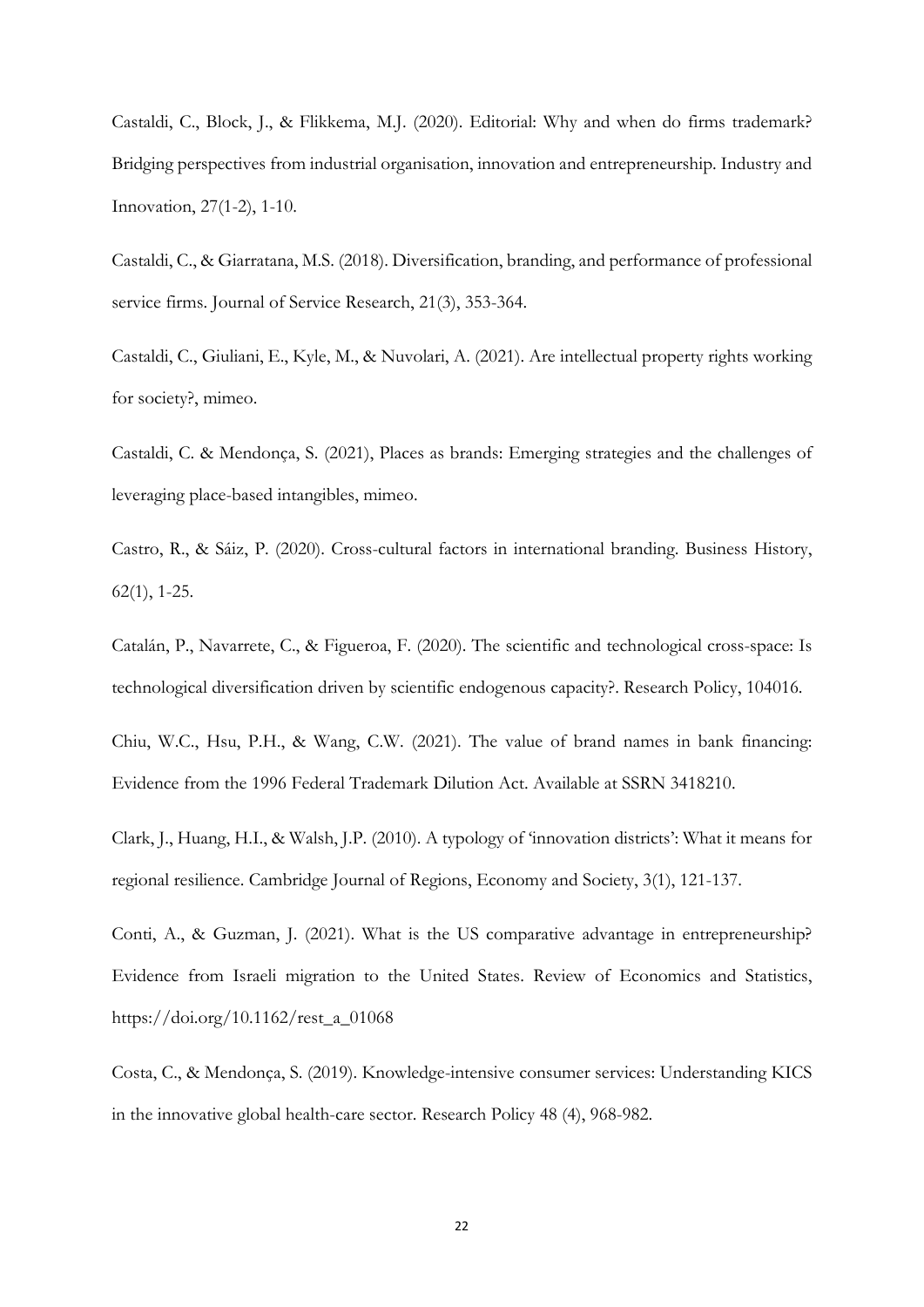Davids, M., & Frenken, K. (2018). Proximity, knowledge base and the innovation process: Towards an integrated framework. Regional Studies, 52, 23-34.

deGrazia, C., Myers, A. & Toole, A.A. (2020). Innovation activities and business cycles: Are trademarks a leading indicator?. Industry and Innovation, 27(1-2), 184-203.

Delgado, M., & Mills, K. G. (2020). The supply chain economy: A new industry categorization for understanding innovation in services. Research Policy, 49(8), 104039.

Deng, X., Jing, R., & Liang, Z. (2020). Trade liberalisation and domestic brands: Evidence from China's accession to the WTO. The World Economy, 43(8), 2237-2262.

Dernis, H., Dosso, M., Hervás, F., Millot, V., Squicciarini, M., & Vezzani, A. (2015). World corporate top R&D investors: Innovation and IP bundles (No. JRC94932). Joint Research Centre (Seville site).

Dernis, H., Gkotsis, P., Grassano, N., Nakazato, S., Squicciarini, M., van Beuzekom, B., & Vezzani, A. (2019). World Corporate Top R&D investors: Shaping the Future of Technologies and of AI (No. JRC117068). Joint Research Centre (Seville site).

Dinlersoz, E.M., Goldschlag, N., Myers, A.F., & Zolas, N. (2018). An anatomy of US firms seeking trademark registration (No. w25038). National Bureau of Economic Research.

Drivas, K. (2021a). The role of technology and relatedness in regional trademark activity. Regional Studies, 1-14.

Drivas, K. (2021b). Which travels farther? Knowledge or rivalry?. The Annals of Regional Science, 1-35.

Eder, J., & Trippl, M. (2019). Innovation in the periphery: Compensation and exploitation strategies. Growth and Change, 50(4), 1511-1531.

EPO/EUIPO (2019). High-growth firms and intellectual property rights, Joint Report.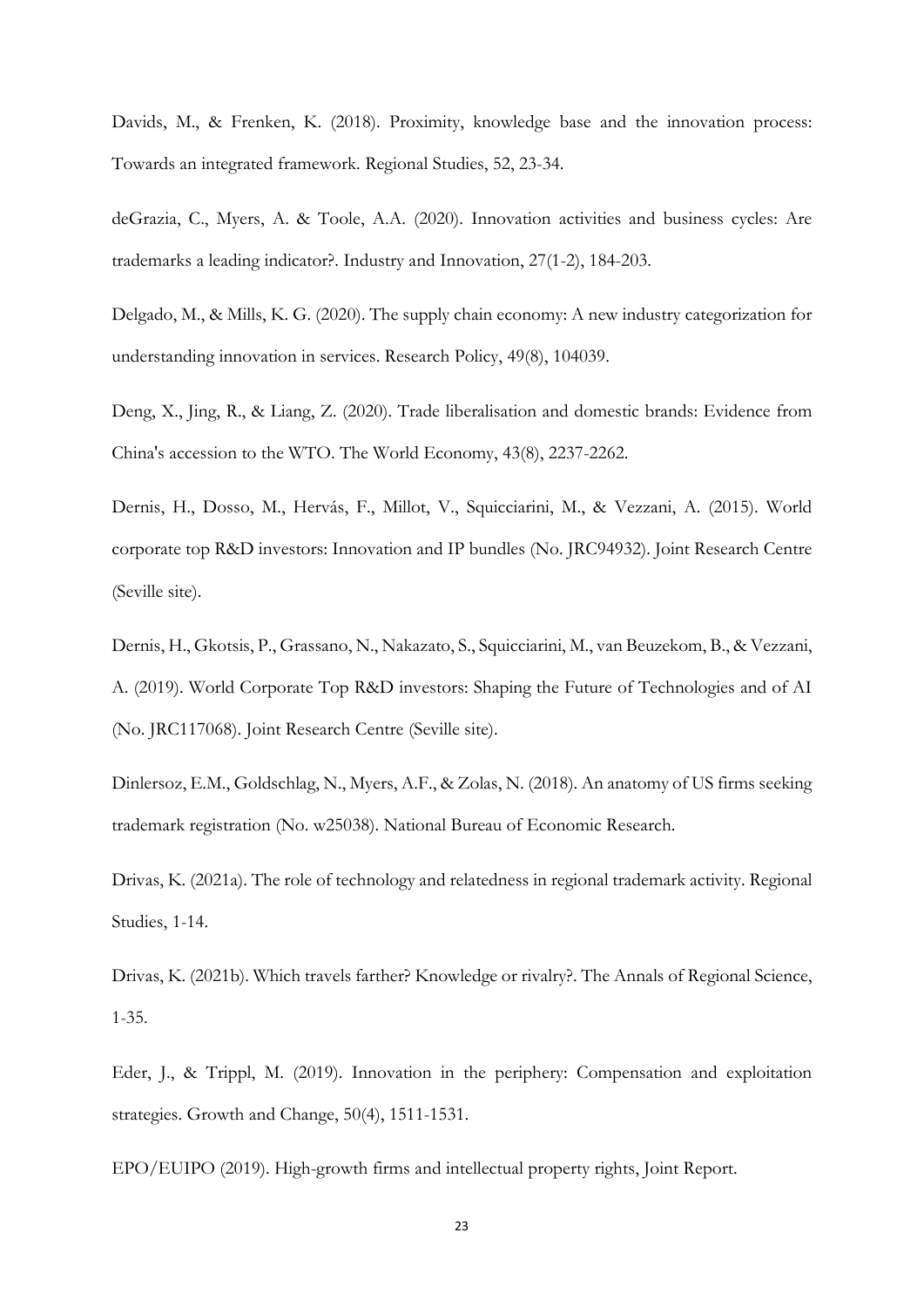EUIPO (2021). Green EU trade marks Analysis of goods and services specifications, 1996-2020, Report by the European Intellectual Property Office.

Feldman, M. P. (1994). The geography of innovation (Vol. 2). Springer Science & Business Media.

Feldman, M.P., & Kogler, D.F. (2010). Stylized facts in the geography of innovation. In Hall, B.H. & Rosenberg, M. (eds), Handbook of the Economics of Innovation (pp. 381-410), Vol. 1, London: WIley.

Ferreira, M. (2012). Design como indicador de inovação. MSc Thesis. ISCTE-IUL: Lisbon.

Filippetti A., Gkotsis P., Vezzani A., & Zinilli A. (2020). Are innovative regions more resilient? Evidence from Europe in 2008-2016. Economia Politica, 37,807-832.

Filitz, R., Henkel, J., & Tether, B.S. (2015). Protecting aesthetic innovations? An exploration of the use of registered community designs. Research Policy, 44(6), 1192-1206.

Fink, C., Javorcik, B. S., & Spatareanu, M. (2005). Income-related biases in international trade: what do trademark registration data tell us?. Review of World Economics, 141(1), 79-103.

Fink, C., Helmers, C., & Ponce, C.J. (2018). Trademark squatters: Theory and evidence from Chile. International Journal of Industrial Organization, 59, 340-371.

Flikkema, M., de Man, A.P., & Castaldi, C. (2014). Are trademark counts a valid indicator of innovation? Results of an in-depth study of new Benelux trademarks filed by SMEs. Industry and Innovation, 21(4), 310-331.

Flikkema, M., Castaldi, C., de Man, A. P., & Seip, M. (2019). Trademarks' relatedness to product and service innovation: A branding strategy approach. Research Policy, 48(6), 1340-1353.

Foray, D., David, P.A., & Hall, B. (2009). Smart specialization - The concept. Knowledge Economists Policy Brief, 9(85), 100.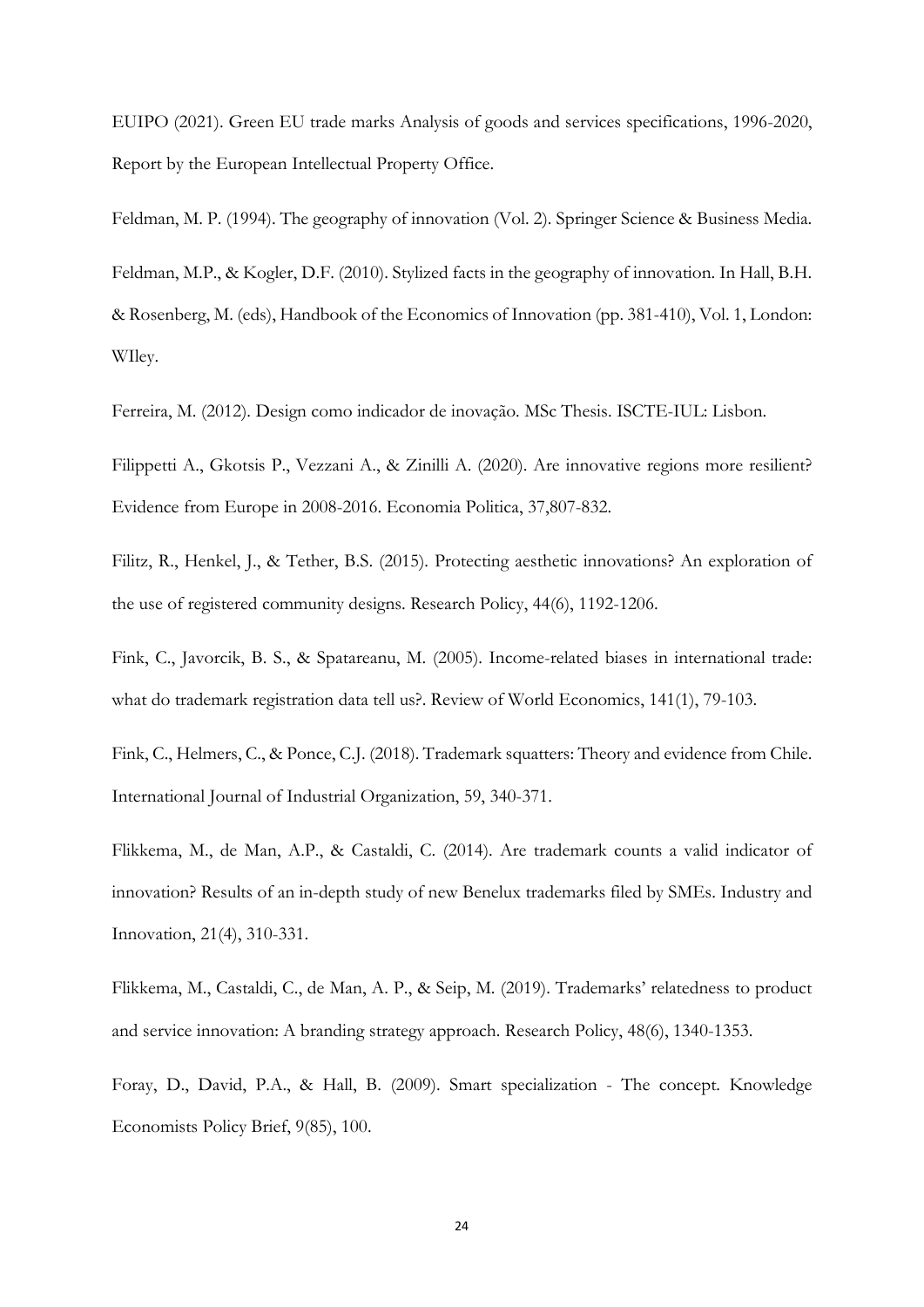Forti, R., Sobrero, M., & Vezzulli, A. (2020). Continuity, change, and new product performance: The role of stream concentration. Journal of Product Innovation Management, 37(3), 228-248.

Gambardella, A., & Giarratana, M. S. (2010). Localized knowledge spillovers and skill‐biased performance. Strategic Entrepreneurship Journal, 4(4), 323-339.

Giarratana, M.S., & Torrisi, S. (2010). Foreign entry and survival in a knowledge‐intensive market: emerging economy countries' international linkages, technology competences, and firm experience. Strategic Entrepreneurship Journal, 4(1), 85-104.

Ghisetti, C., Montresor, S., & Vezzani, A. (2021). Design and environmental technologies: Does 'green-matching' actually help?. Research Policy, 50(5), 104208.

Ferreira, V., & Godinho, M.M. (2011). Building an innovation function with patents and trademarks: Evidence from Portuguese regional innovation systems. DRUID working paper series. Available at: http://druid8.sit.aau.dk/acc\_papers/29rsgp01jyl461d5kc8b2jlhg2qj.pdf

Grashuis, J. (2017). Branding by U.S. Farmer Cooperatives: An empirical study of trademark ownership. Journal of Co-operative Organization and Management, 5(2), 57-64.

Grashuis, J., & Dary, S.K. (2017). An empirical investigation of patent and trademark ownership propensity and intensity in the US food and drink industry. International Food and Agribusiness Management Review, 20(5), 747-764.

Grazzi, M., Piccardo, C., & Vergari, C. (2020). Concordance and complementarity in IP instruments. Industry and Innovation, 27(7), 756-788.

Greenhalgh, C., & Rogers, M. (2012). Trade marks and performance in services and manufacturing firms: evidence of Schumpeterian competition through innovation. Australian Economic Review, 45(1), 50-76.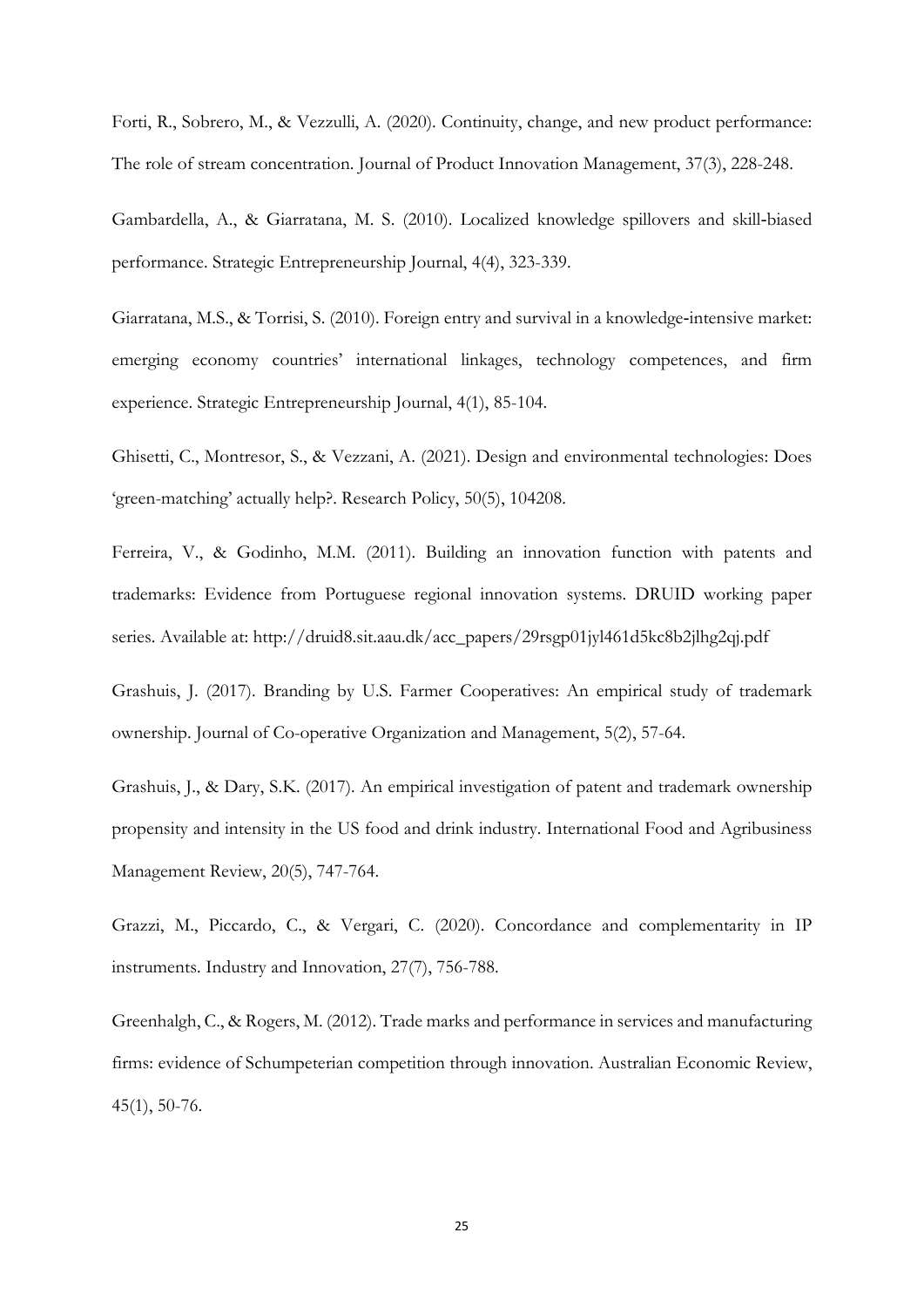Graham, S., Hancock, G., Marco, A.C., & Myers, M.F. (2013). The USPTO trademark case files dataset: Descriptions, lessons, and insights. Journal of Economics & Management Strategy, 22 (4), 669-705

Guzman, J., & Stern, S. (2015). Where is Silicon Valley?. Science, 347(6222), 606-609.

Hall, B.H., & Jaffe, A.B. (2018). Measuring science, technology, and innovation: A review. Annals of Science and Technology Policy 2 (1), 1-74.

Heath, D. & Mace, C. (2020). The strategic effects of trademark protection, The Review of Financial Studies, 33 (4), 1848-77.

Hernández, R.J., Cooper, R., Tether, B., & Murphy, E. (2018). Design, the Language of Innovation: A Review of the Design Studies Literature. She Ji: The Journal of Design, Economics, and Innovation, 4(3), 249-274.

Hertog, P.D. (2000). Knowledge-intensive business services as co-producers of innovation. International Journal of Innovation Management, 4(04), 491-528.

Hidalgo, C. A., Balland, P. A., Boschma, R., Delgado, M., Feldman, M., Frenken, K., ... & Zhu, S. (2018). The principle of relatedness. In International conference on complex systems (pp. 451- 457). Cham: Springer.

Hsu, P.H., Li, D., Li, Q., Teoh, S.H., & Tseng, K. (2021). Valuation of new trademarks. Management Science, forthcoming.

de Jesus, A., & Mendonça, S. (2018). Lost in transition? Drivers and barriers in the eco-Innovation road to the Circular Economy. Ecological Economics, 145, 75–89.

Iammarino, S., Rodríguez-Pose, A., & Storper, M. (2019). Regional inequality in Europe: evidence, theory and policy implications. Journal of Economic Geography, 19(2), 273-298.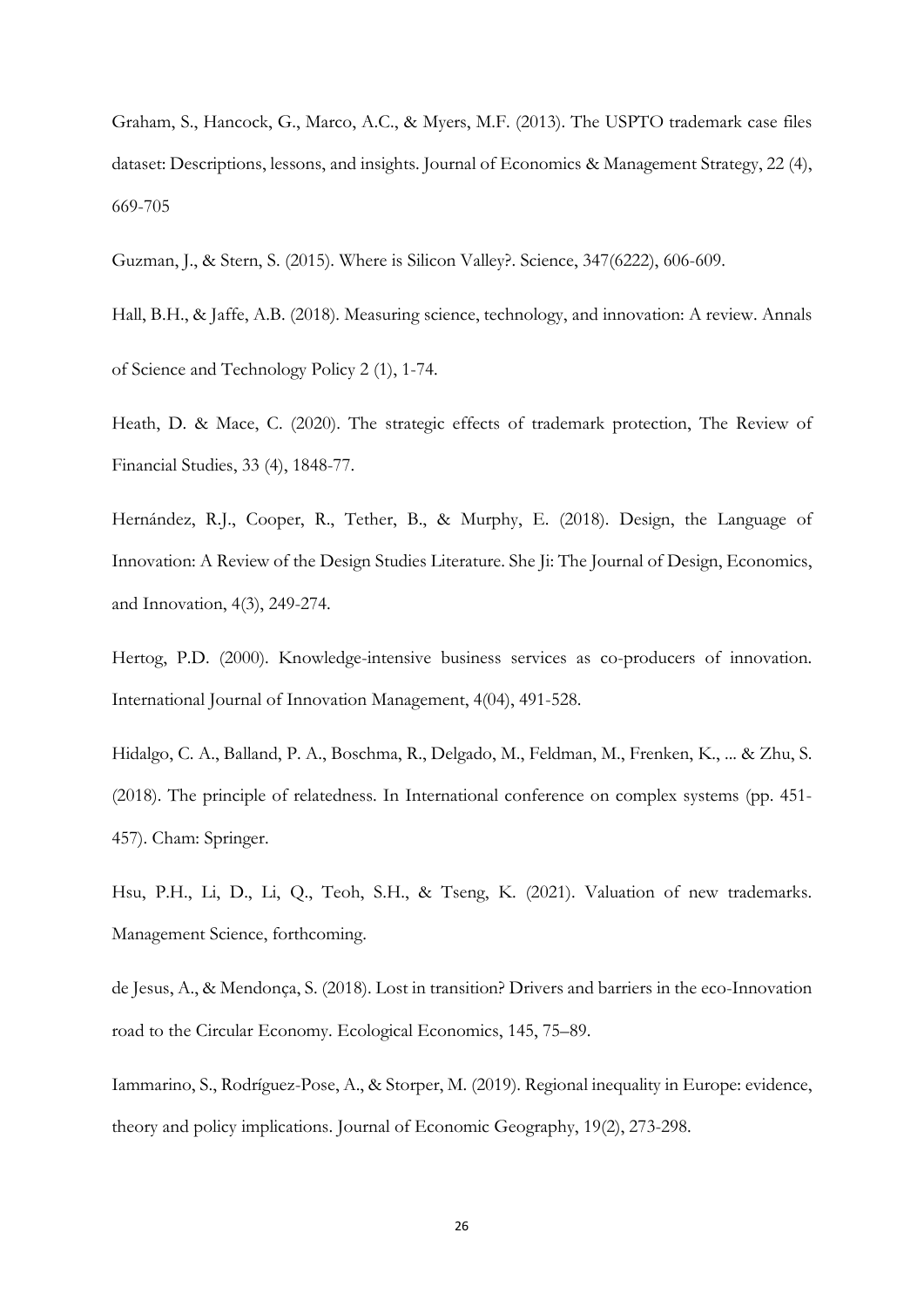Iversen, E. & Herstad, S. J. (2021). Dynamics of regional diversification: A new approach using trademark data, Regional Studies, forthcoming.

Jensen, P.H. & Webster, E. (2004). Patterns of trade-marking activity in Australia. Australian Intellectual Property Journal, 15, 112-126.

Kinne, J., & Lenz, D. (2021). Predicting innovative firms using web mining and deep learning. PloS one, 16(4), e0249071.

Kong, J. (2017). The Dilemma of Intellectual Property Transaction and Mechanism Optimizing in China. Unpublished PhD Thesis. Lisbon: ISCTE Business School.

Lane, E L. (2009). Consumer protection in the eco-mark era: A preliminary survey and assessment of anti-greenwashing activity and eco-mark enforcement. J. Marshall Rev. Intell. Prop. L., 9, i.

Lindsay, A.B. (1999). Our team, our name, our colors: The trademark rights of cities in team name ownership. Whittier L. Rev., 21, 915.

Lhuillery, S., Raffo, J., & Hamdan-Livramento, I. (2017). Measurement of innovation. In Bathelt, H., Cohendet, P., Henn, S., & Simon, L. (eds), The Elgar Companion to Innovation and Knowledge Creation (pp. 99-118). Chichester, UK: Edward Elgar.

Janssen, M. J., Castaldi, C., & Alexiev, A. (2016). Dynamic capabilities for service innovation: Conceptualization and measurement. R&D Management, 46(4), 797-811.

Kang, R., Jung, T., & Lee, K. (2020). Not patents but trademarks-based path of technological development of latecomers: Evidence from the Korean data. The Singapore Economic Review, 1-18.

Lee, K., Lee, J., & Lee, J. (2021). Variety of national innovation systems (NIS) and alternative pathways to growth beyond the middle-income stage: Balanced, imbalanced, catching-up, and trapped NIS. World Development, 144, 105472.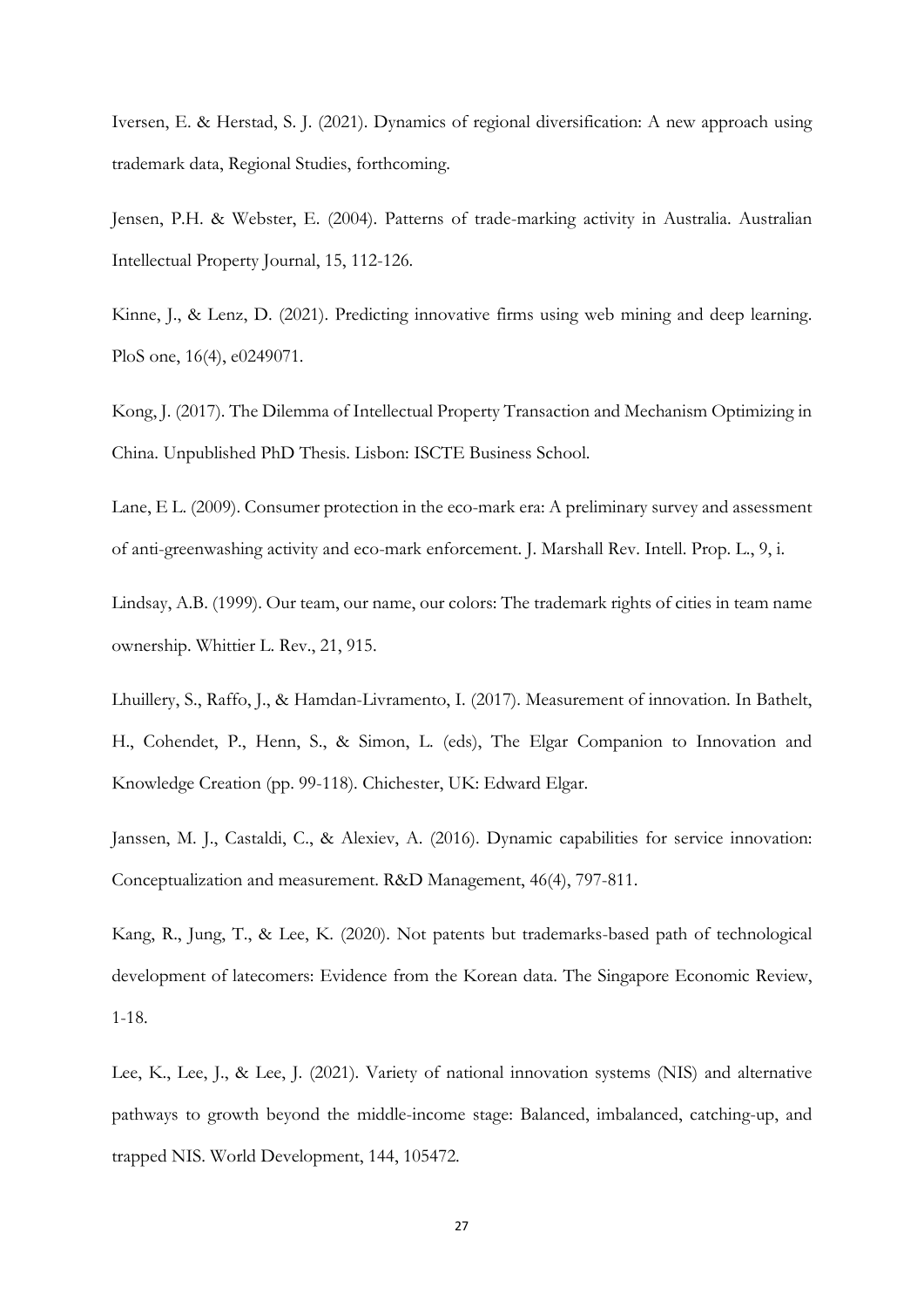Lopes, T.S. (2005). Competing with multinationals: Strategies of the Portuguese alcohol industry. Business History Review, 79(3)., 559-585.

Lopes, T.S. (2016). Building brand reputation through third-party endorsement: Fair trade in British chocolate. Business History Review, 90, 457-482.

Lopes, T.S., & Duguid, P. (2010). Trademarks, Brands, and Competitiveness. London: Routledge.

Lopes, T.S., & Tomita, S. (2021). Trademarks and competitiveness: The dynamics of the Japanese match industry, c1860-c1930. Business History Review, forthcoming.

Malmberg, C. (2005). Trademark statistics as innovation indicators? A micro study. CIRCLE working paper 2005/17, Lund University.

Martin, B.R. (2016). Twenty challenges for innovation studies. Science and Public Policy, 43, 432- 450.

Mendonça, S. (2009). Brave old world: Accounting for 'high-tech" knowledge in 'low-tech' industries. Research Policy, 38, 470-82

Mendonça, S. (2014). National adaptive advantages: Soft innovation and marketing capabilities in periods of crisis and change. In Teixeira, A., Silva, E. & Mamede, R.P. (eds), Structural Change, Competitiveness and Industrial Policy (pp. 149-166). London: Routledge.

Mendonça, S., & Fontana, R. (2011). Estudo sobre o Contributo das Marcas para o Crescimento Económico e para a Competitividade Internacional. Lisbon: INPI.

Mendonça, S., Pereira, T.S., & Godinho, M.M. (2004). Trademarks as an indicator of innovation and industrial change. Research Policy, 33(9), 1385-1404.

Mendonça, S., Schmoch, U., & Neuhäusler, P. (2019). Interplay of patents and trademarks as tools in economic competition. In Glänzel, W., Moed, H.F., Schmoch, U. & Thelwall, M. (eds), Springer Handbook of Science and Technology Indicators (pp. 1023-1035). Berlin: Springer.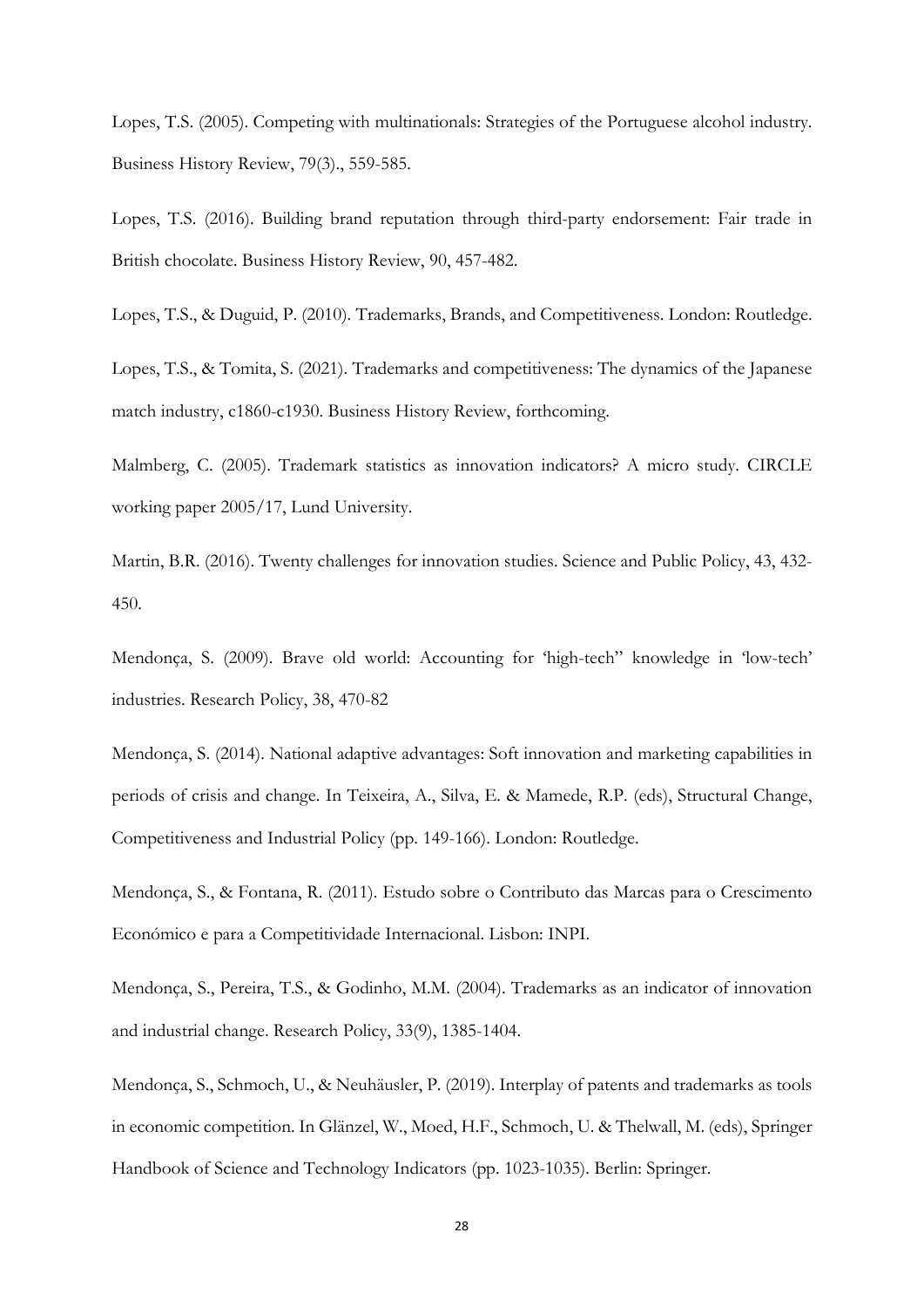Miles, I. (1993). Services in the new industrial economy. Futures, 25(6), 653-672.

Millot, V. (2009). Trademarks as an indicator of product and marketing innovations. OECD working paper.

Miranda, J.A., & Ruiz-Moreno, F. (2020). Selling the past. The use of history as a marketing strategy in Spain, 1900-1980. Business History, 1-20.

Nasirov, S. (2020). Trademark value indicators: Evidence from the trademark protection lifecycle in the US pharmaceutical industry. Research Policy, 49(4), 103929.

Nathan, M., & Rosso, A. (2022). Innovative events: Product launches, innovation and firm performance. Research Policy, 51(1), 104373.

Neuhäusler, P., Feidenheimer, A., Frietsch, R., & Kroll, H. (2021). Generating a classification for EUIPO trademark filings - A string matching approach. Discussion Papers Innovation Systems and Policy Analysis Nr. 69. Karlsruhe: Fraunhofer ISI.

Mangani, A. (2007). Measuring variety and quality of products with trademarks. International Economic Journal, 21(4), 613-631.

Nguyen, A.L.T. (2020). FDI inflows and intellectual property rights for MNEs in emerging markets: an alternative approach through the lens of trademarks in Vietnam (1986-2016). Multinational Business Review, 28(4), 483-519.

Orozco, D., & Poonamallee, L. (2014). The role of ethics in the commercialization of indigenous knowledge. Journal of Business Ethics, 119(2), 275-286.

Petralia, S. (2020). Mapping general purpose technologies with patent data. Research Policy, 49(7), 104013.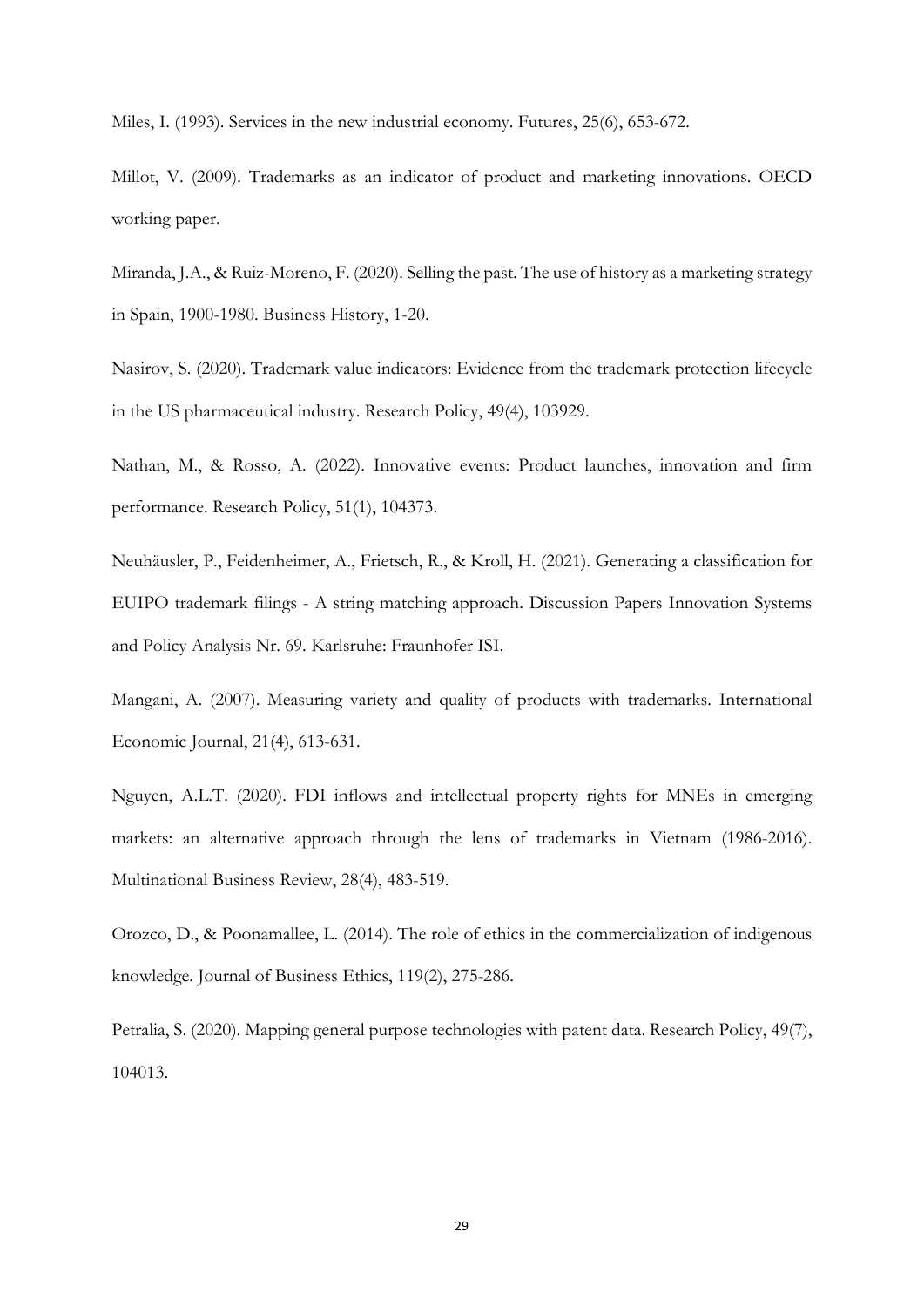Petrie, S., Adams, M., Mitra‐Kahn, B., Johnson, M., Thomson, R., Jensen, P., ... & Webster, E. (2020). TM‐Link: An internationally linked trademark database. Australian Economic Review, 53(2), 254-269.

Piergiovanni, R., Carree, M.A., & Santarelli, E. (2012). Creative industries, new business formation, and regional economic growth. Small Business Economics, 39(3), 539-560.

Rafols, I., Noyons, E., Confraria, H., & Ciarli, T. (2021). Visualising plural mappings of science for Sustainable Development Goals (SDGs). Mimeo. https://doi.org/10.31235/osf.io/yfqbd

Ramello, G.B., & Silva, F. (2006). Appropriating signs and meaning: the elusive economics of trademark. Industrial and Corporate Change, 15(6), 937-963.

Ribeiro, B., & Shapira, P. (2020). Private and public values of innovation: A patent analysis of synthetic biology. Research Policy, 49(1), 103875.

Robertson, P., Smith, K., & von Tunzelmann, N. (2009). Innovation in low- and mediumtechnology industries. Research Policy, 38(3), 441-446.

Rodríguez-Pose, A., & Lee, N. (2020). Hipsters vs. geeks? Creative workers, STEM and innovation in US cities. Cities, 100, 102653.

Romero-Goyeneche, O.Y., Vis, J., i de Villasante, E.V., Arroyave, F., Heimeriks, G., de Laat, J., & Schot, J. (2021). Addressing the Sustainable Development Goals at Utrecht University, Research Report, Utrecht University, available at:

https://www.uu.nl/sites/default/files/SDG%20Project%20Report%207%20October%202021. pdf.

Rotolo, D., Hicks, D., & Martin, B.R. (2015). What is an emerging technology?. Research Policy, 44 (10), 1827-1843.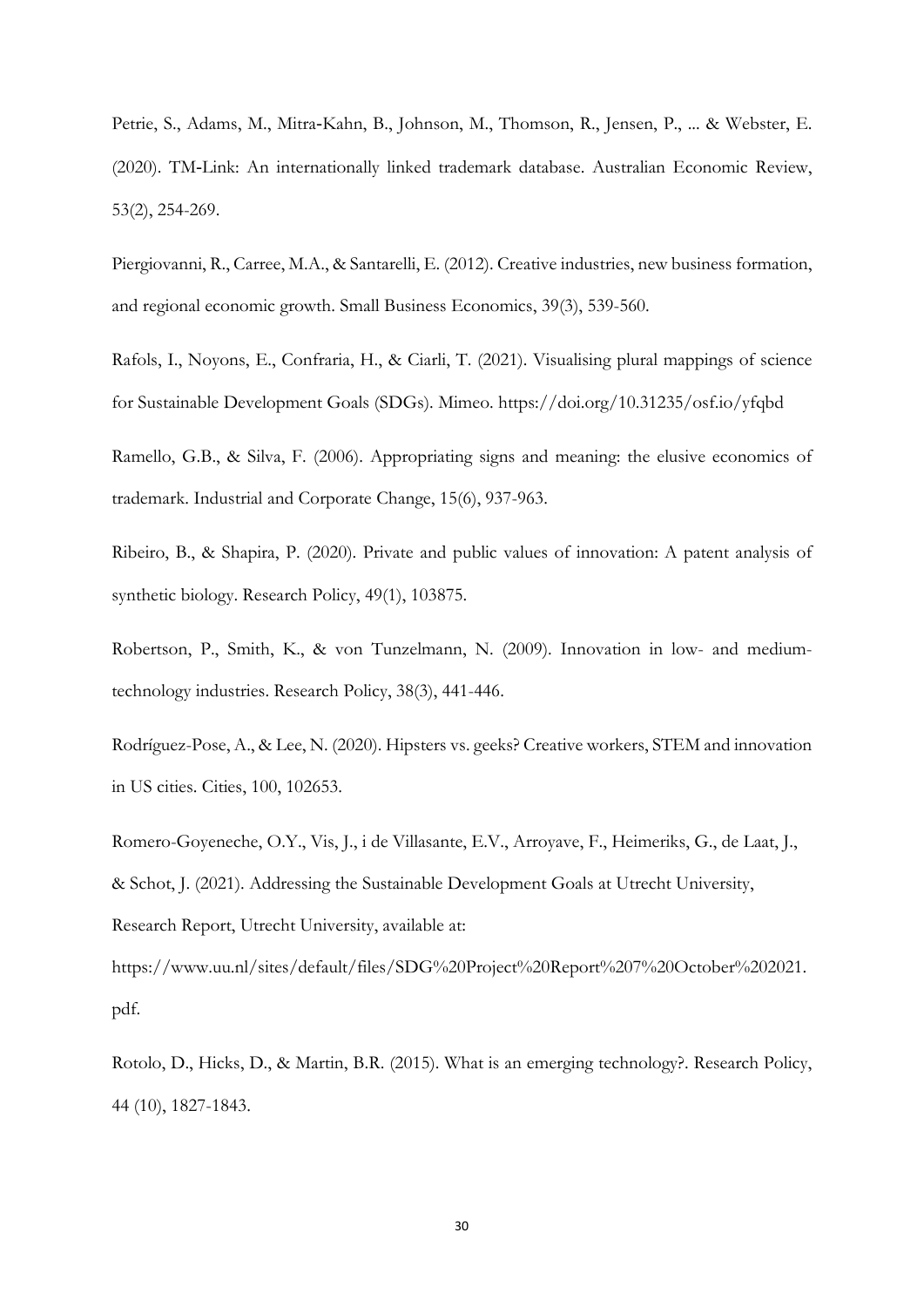Sáiz, P., & Zofío, J.L. (2021). The making and consolidation of the first national trademark system: the diffusion of trademarks across Spanish regions, 1850-1920. Regional Studies, 1-20.

Sandner, P.G., & Block, J. (2011). The market value of R&D, patents, and trademarks. Research Policy, 40(7), 969-985.

Seip, M. (2021). Firms and Intellectual Property Rights: Who, Which, When and Where. PhD Thesis, VU University Amsterdam.

Semadeni, M., & Anderson, B.S. (2010). The follower's dilemma: Innovation and imitation in the professional services industry. Academy of Management Journal, 53(5), 1175-1193.

Setiawan, A., Sulistianingsih, D., & Yudistira, I.B. (2017). Non-traditional trademarks in Indonesia: Protection under the Laws and Regulations (An Intellectual Property Law). JILS (Journal of Indonesian Legal Studies), 2(2), 123-130.

Schmoch, U. (2003). Service marks as novel innovation indicator. Research Evaluation, 12(2), 149- 56.

Schautschick, P., & C. Greenhalgh (2016). Empirical studies of trade marks - The existing economic literature. Economics of Innovation and New Technology, 25(4), 358-90.

Squicciarini, M., Millot, V., & Dernis, H. (2012). Universities' trademark patterns and possible determinants. Economics of Innovation and New Technology, 21(5-6), 473-504.

Stoneman, P. (2010). Soft Innovation: Economics, Product Aesthetics, and the Creative Industries. Oxford: Oxford University Press.

Uyarra, E., Ribeiro, B., & Dale-Clough, L. (2019). Exploring the normative turn in regional innovation policy: Responsibility and the quest for public value. European Planning Studies, 27(12), 2359-2375.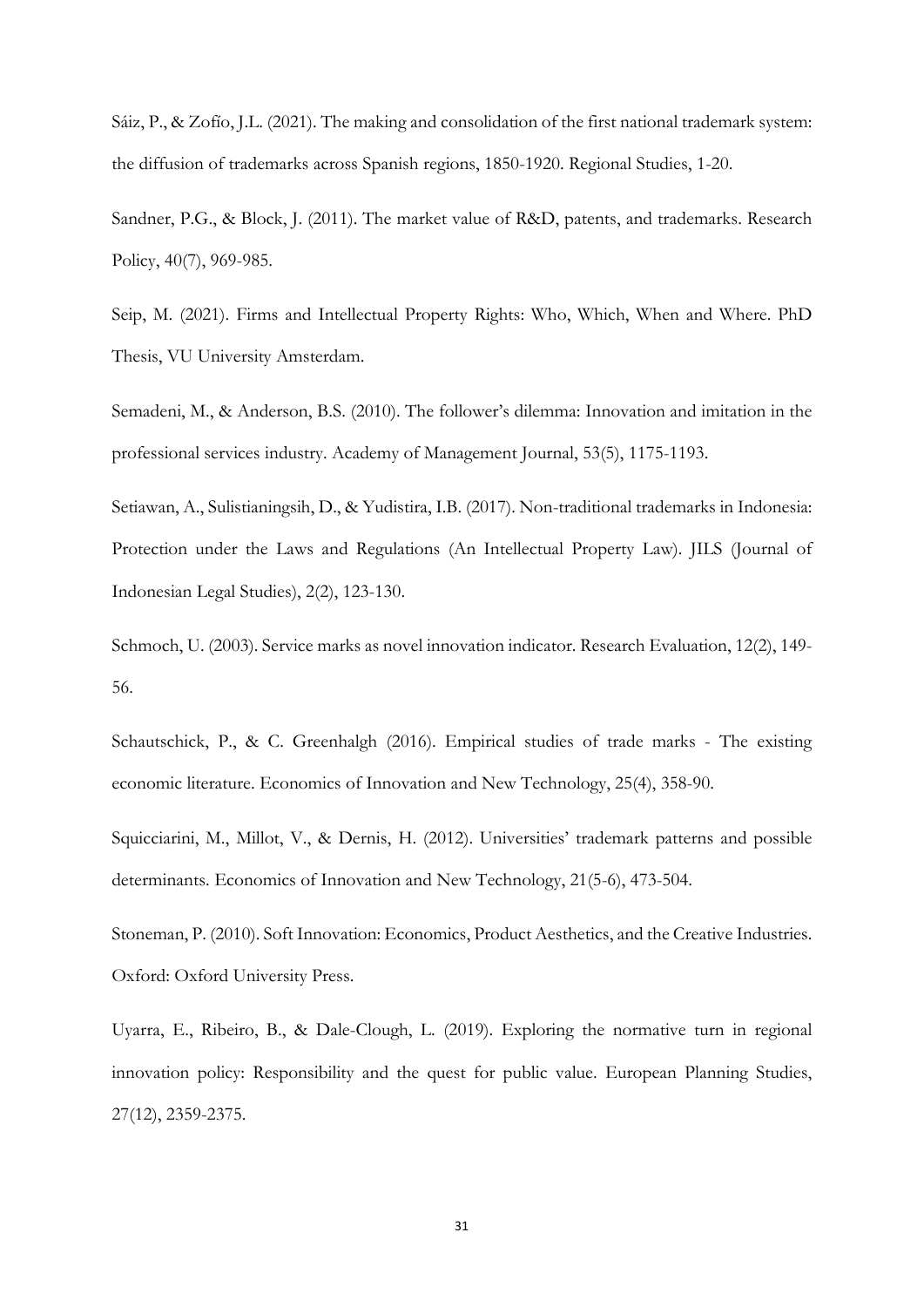van den Berge, M., Weterings, A., & Alkemade, F. (2020). Do existing regional specialisations stimulate or hinder diversification into cleantech?. Environmental Innovation and Societal Transitions, 35, 185-201.

von Tunzelmann, N., & Acha, V. (2005). Innovation in "low-tech" industries. In Fagerberg, J., Mowery, D. a& Nelson, R.R. (eds), The Oxford Handbook of Innovation (pp. 407-432, Oxford: Oxford University Press.

von Graevenitz, G. (2009). Which reputations does a brand owner need? Evidence from Trade Mark Opposition. CELS 2009 4th Annual Conference on Empirical Legal Studies Paper.

von Graevenitz, G., Helmers, C., Millot, V., & Turnbull, O. (2016). Does online search predict sales? Evidence from big data for car markets in Germany and the UK. CGR Working Paper 71

von Graevenitz, G., Graham, S.J., & Myers, A.F. (2021). Distance (still) hampers diffusion of innovations. Regional Studies, 1-15.

Wanzenböck, I., & Frenken, K. (2020). The subsidiarity principle in innovation policy for societal challenges. Global Transitions, 2, 51-59.

Weller, S. (2007). Fashion as viscous knowledge: Fashion's role in shaping trans-national garment production. Journal of Economic Geography, 7(1), 39-66.

WIPO (2013). Brand: Reputation and Image in the Global Marketplace. Geneva: WIPO.

WIPO (2019). The Geography of Innovation: Local Hotspots, Global Networks. Geneva: WIPO.

Zolas, N., Lybbert, T.J., & Bhattacharyya, P. (2017). An 'algorithmic links with probabilities' concordance for trademarks with an application towards bilateral IP flows. The World Economy, 40(6), 1184-1213.

Zhou, H., Sandner, P.G., Martinelli, S.L., & Block, J.H. (2016). Patents, trademarks, and their complementarity in venture capital funding. Technovation, 47, 14-22.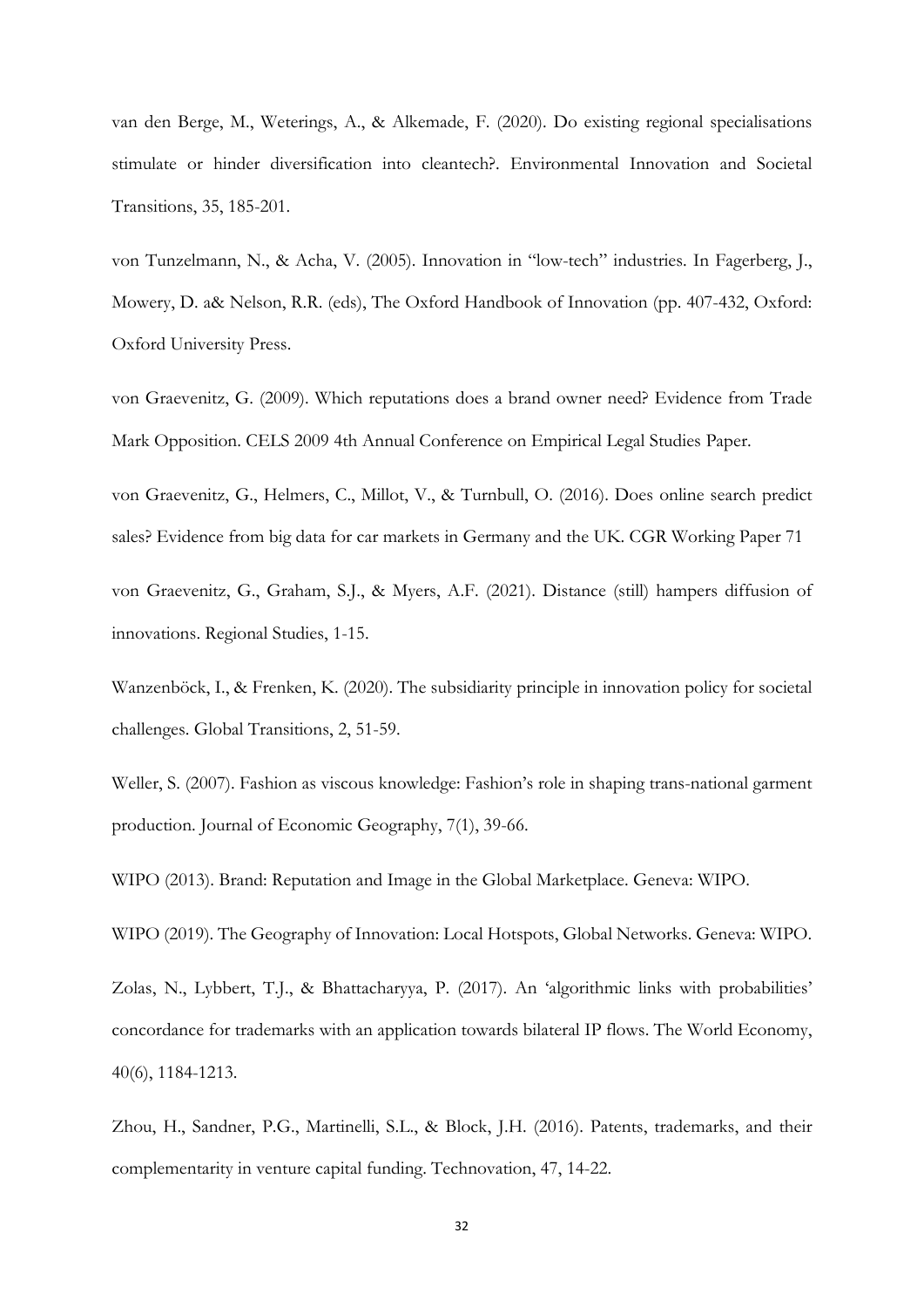**Table 1**: Overview of complementarities between science, technology and trademark indicators.

| Analytical dimensions              | Scientific publications                                    | Patents                                          | Trademarks                                                                         |
|------------------------------------|------------------------------------------------------------|--------------------------------------------------|------------------------------------------------------------------------------------|
|                                    |                                                            |                                                  |                                                                                    |
| Knowledge base                     | Analytical ('know-why')                                    | Synthetic ('know-how')                           | Symbolic (meanings and categories)                                                 |
| Innovation type                    | Scientific invention<br>'BlueSky' innovation               | Technological invention<br>Functional innovation | Commercialized innovation<br>Soft innovation                                       |
| Innovation phase                   | Research                                                   | Development                                      | Marketing<br>Business model innovation                                             |
| Specialization/<br>Diversification | Scientific specialization/<br>diversification              | Technological specialization/<br>diversification | Market specialization/diversification,<br>Product differentiation/ diversification |
| Sectoral focus                     | Higher education, Public labs,<br>Science-based industries | High-tech manufacturing                          | All sectors, including the public sector                                           |
| Organizational focus               | Public and private knowledge<br>institutes                 | Large corporations                               | All firms, including not-for-profit entities                                       |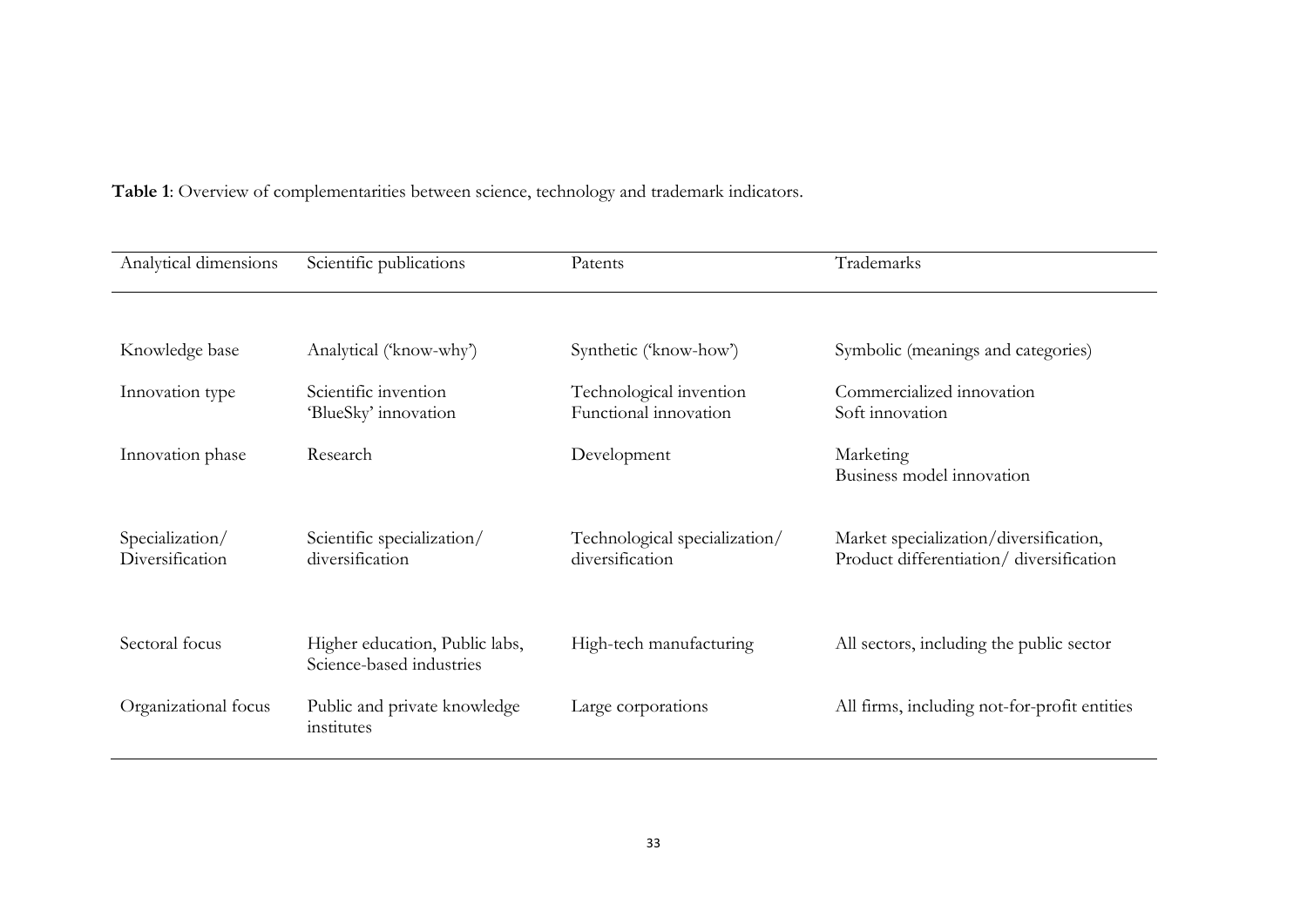**Table 2**: Overview of geography of innovation/entrepreneurship leveraging trademark data.

| Geography of innovation studies                                                                      | Focus                                                                                            | Geography                                                           |
|------------------------------------------------------------------------------------------------------|--------------------------------------------------------------------------------------------------|---------------------------------------------------------------------|
| In this special issue                                                                                |                                                                                                  |                                                                     |
| Block et al. (2021)<br>Belderbos et al. (2021)<br>von Graevenitz et al. (2021)<br>Other studies      | Regional economic growth<br>Regional entrepreneurial formation<br>Diffusion of innovation        | Japanese prefectures<br>EU NUTS-3 regions<br>US metropolitan areas  |
| Piergiovanni et al. (2012)<br>Mendonça (2014)<br>Guzman and Stern (2015)<br>Filippetti et al. (2020) | Regional economic growth<br>Economic recovery<br>Entrepreneurial clusters<br>Regional resilience | Italian provinces<br>Europe, Asia<br>US cities<br>EU NUTS-2 regions |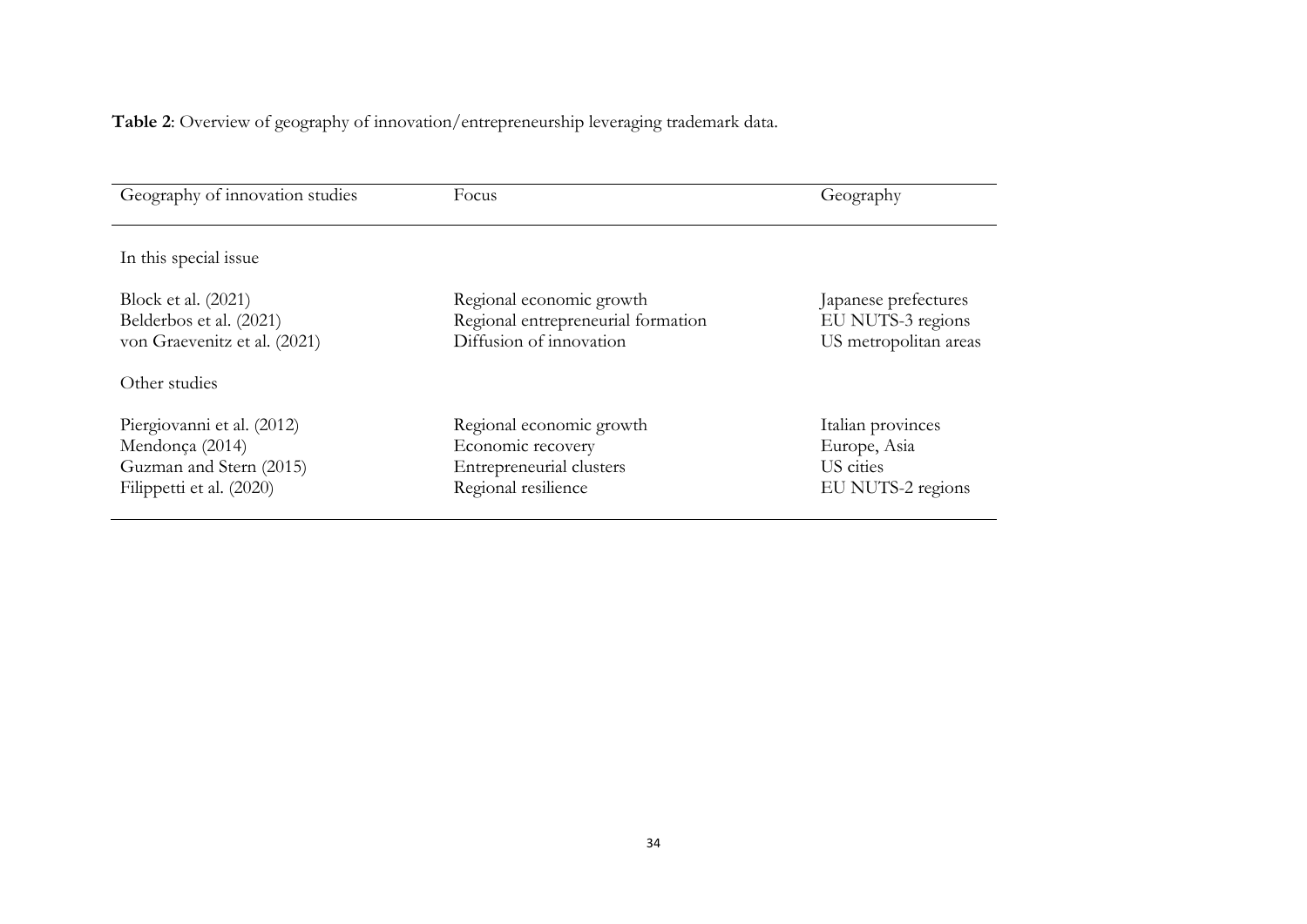**Table 3**: Overview of regional and national specialization/diversification studies leveraging trademark data.

| Regional specialization studies                | Focus                                                                                                                      | Geography                                                      |
|------------------------------------------------|----------------------------------------------------------------------------------------------------------------------------|----------------------------------------------------------------|
| In this special issue:                         |                                                                                                                            |                                                                |
| Drivas $(2021a)$                               | Patterns of trademark specialization and their relation to technology                                                      | <b>EU NUTS-2</b><br>regions                                    |
| Saiz and Zofio (2021)<br>Iversen et al. (2021) | Historical emergence and diffusion of the trademark system<br>Growth and demand effects in regional trademarking intensity | Spanish provinces<br>Norwegian<br>counties and<br>centralities |
| Other regional studies:                        |                                                                                                                            |                                                                |
| Capello and Lenzi, 2018                        | Upgrading of regional industrial specializations                                                                           | <b>EU NUTS-2</b><br>regions                                    |
| Urban studies:                                 |                                                                                                                            |                                                                |
| Gambardella and Giarratana (2010)              | Knowledge spillovers related to urban specialization in specific markets                                                   | US cities                                                      |
| National studies:                              |                                                                                                                            |                                                                |
| Fink et al. (2005)                             | High-quality and differentiated products as drivers of trade flows                                                         | Global                                                         |
| Mangani (2007)                                 | Variety and quality of international trademark specializations                                                             | Global                                                         |
| Azomahou and Diene (2012)                      | Specialization in resident vs non-resident innovation                                                                      | Africa                                                         |
| Mendonça (2014)                                | National specialization in high and low sophistication product classes                                                     | Europe, Asia                                                   |
| Kang et al. (2020)                             | Trademark-based path of technological development of latecomer countries                                                   | Korea                                                          |
| Lee et al. (2021)                              | Capturing specific national innovation system types                                                                        | Global                                                         |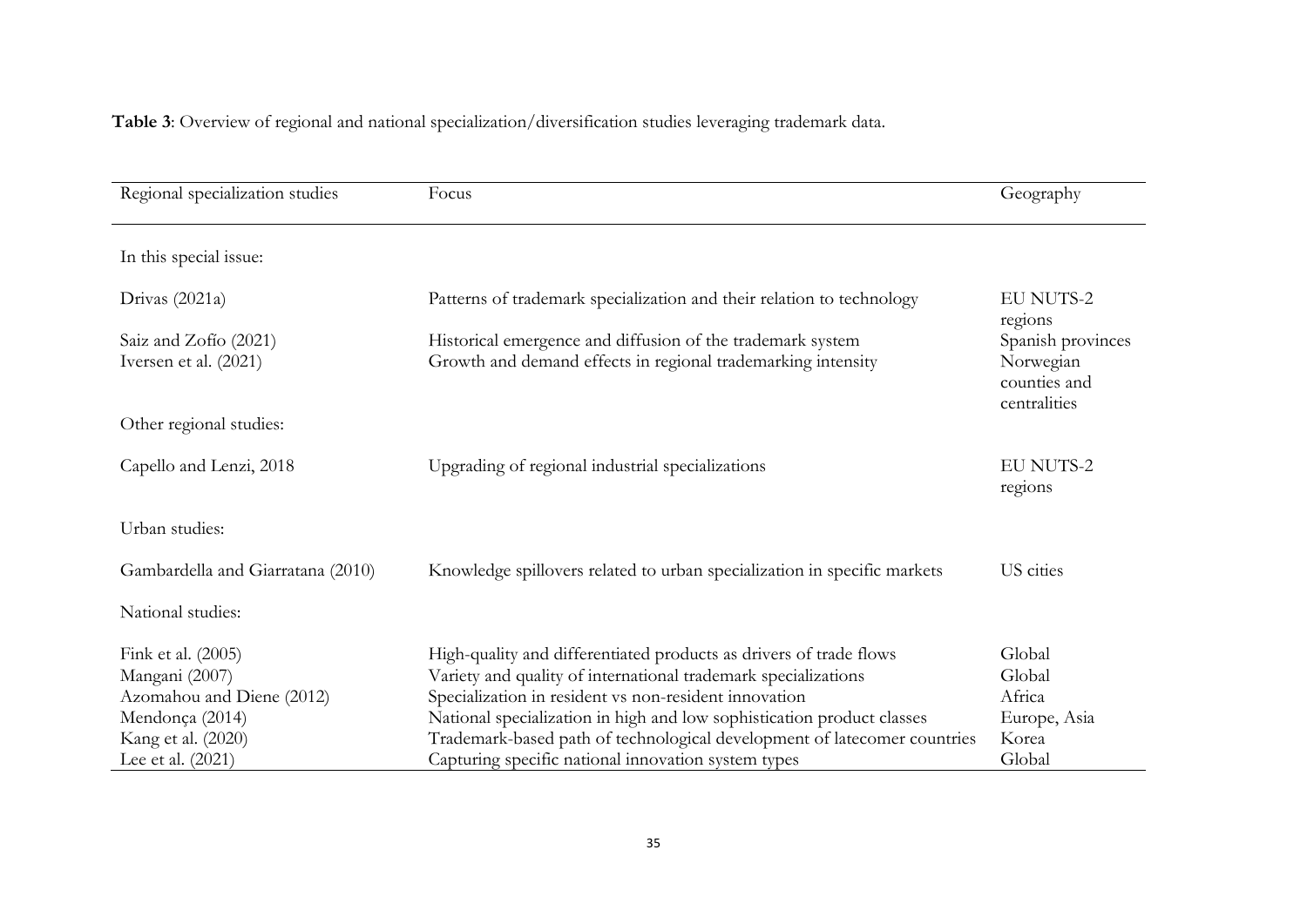| Elements of trademark<br>records                 | TM-based indicator                                                                   | Regional studies                                                            | Firm-level studies                                          | Country-level<br>studies       |
|--------------------------------------------------|--------------------------------------------------------------------------------------|-----------------------------------------------------------------------------|-------------------------------------------------------------|--------------------------------|
| Owner address and year of<br>filing/registration | Regional counts by year                                                              | many                                                                        | many                                                        | many                           |
| Nice classes                                     | Concentration/competition intensity                                                  | Gambardella and Giarratana (2010)                                           |                                                             |                                |
|                                                  | Specialization                                                                       | Drivas (2021a) [SI], Sáiz and Zofío (2021) [SI]<br>Block et al. (2021) [SI] |                                                             |                                |
|                                                  | Knowledge-intensity of specialization                                                |                                                                             | Mendonça et al. (2019)                                      | Mendonça and<br>Fontana (2011) |
|                                                  | Product/service diversification                                                      |                                                                             | Castaldi and Giarratana (2018)                              |                                |
|                                                  | Trademark relatedness                                                                | Drivas (2021a)                                                              |                                                             |                                |
| Goods and service<br>description                 | First-time tokens and recurring tokens<br>as measures of innovation and<br>diffusion | von Graevenitz et al. (2021) [SI]                                           | Semadeni and Anderson (2010)                                |                                |
|                                                  | Keyword-based identification of<br>specific innovations (green, ICT)                 |                                                                             | Ghisetti et al. (2021), EUIPO<br>(2021)                     | Dernis et al. (2019)           |
| Trademark name/graphics                          | Brand creation vs brand extension                                                    |                                                                             | Block et al. (2014), Kong (2017),<br>Flikkema et al. (2019) |                                |
|                                                  | Historical brands                                                                    |                                                                             | Miranda and Ruiz-Moreno (2020)                              |                                |
|                                                  | Eco-marks                                                                            |                                                                             | Lane (2009)                                                 |                                |
| Trademark office                                 | Foreign applicants (trade)                                                           | Iversen and Herstad (2021) [SI]                                             |                                                             | Fink et al. (2005)             |
|                                                  | First filing at office (foreign market                                               |                                                                             | Giarratana and Torrisi (2010),                              |                                |
| Oppositions                                      | entry)<br>Market rivalry                                                             | Drivas (2021b)                                                              | Conti and Guzman (2021)                                     |                                |
|                                                  | Trademark value                                                                      |                                                                             | Sandner and Block (2011),<br>Nasirov (2020)                 |                                |
| Applicant type                                   | University trademarks<br>City trademarks                                             |                                                                             | Squicciarini et al. (2012),<br>Lindsey (1999)               |                                |

**Table 4**: Overview of empirical indicators built from the different elements of trademark records (special issue papers flagged with [SI]).